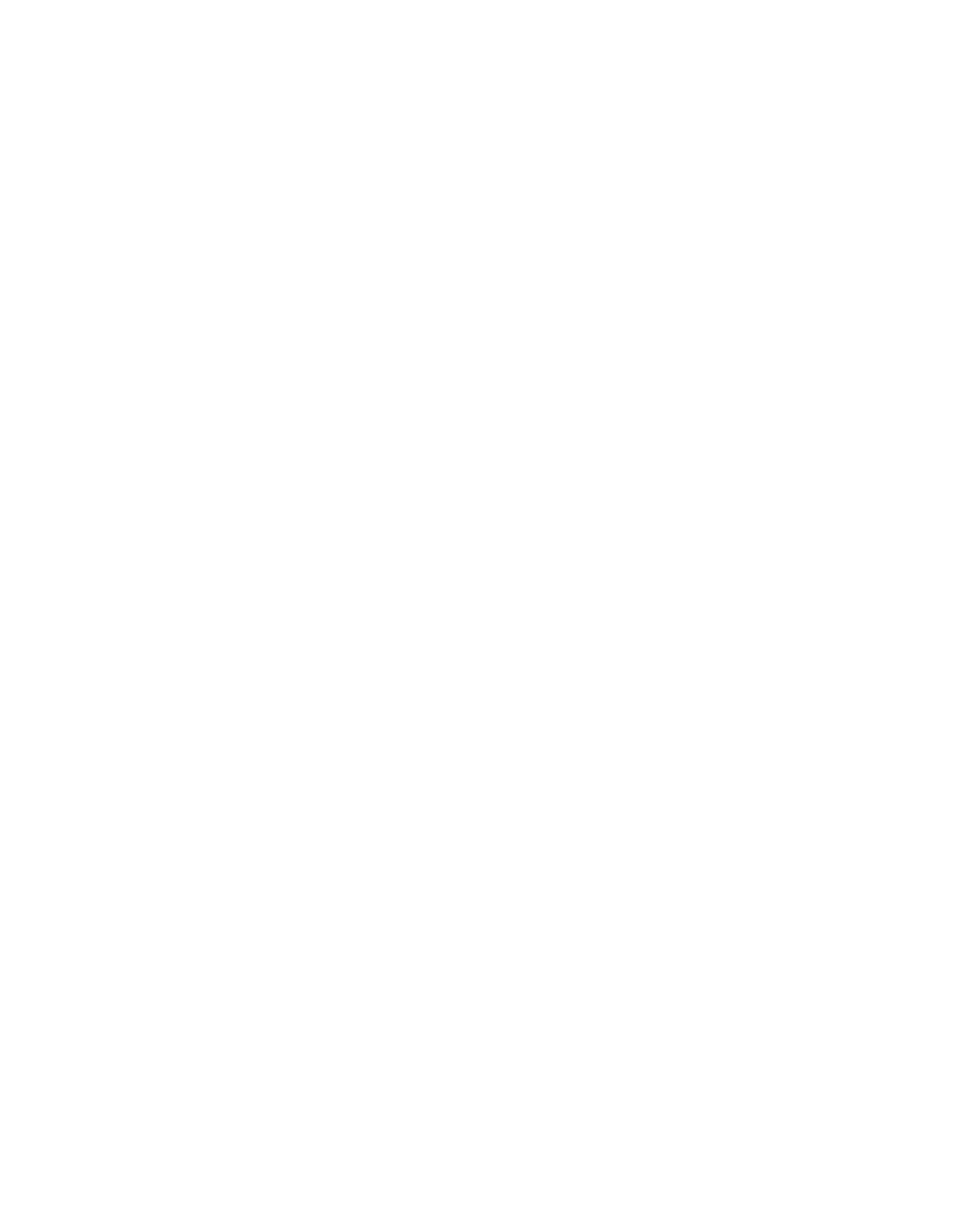# **Sara E. Dysart Attorney at Law**

Sara E. Dysart is a graduate of St. Mary's University (BA *magna cum laude* & JD *with distinction)*  and UTSA (MA). A sole practitioner, Sara is Board Certified in Commercial Real Estate Law and a fellow of the American College of Real Estate Lawyers. An advocate of SBOT CLE programs, Sara has served as course director for Advanced Real Estate Law, Advanced Real Estate Drafting, and Advanced Real Estate Strategies. She serves on CLE planning committees and is a frequent author and presenter. She is a member of the Board of Directors of Broadway Bank, the Texas Bar College, and local non-profit organizations. She has been Chair of the SBOT Real Estate Forms Committee, Trustee of the Texas Bar Foundation, Director of the SBOT, Co-Chair of the 2015 SBOT Annual Meeting, Council Member of REPTL, President of St. Mary's Law Alumni Association, and Chair of the San Antonio Bar Foundation. She is a recipient of the Texas Bar Foundation 2020 Terry Lee Grantham Memorial Award, SBOT President's Award, a SBOT Presidential Citation, three San Antonio Bar Association President's Awards, San Antonio Business Journal Outstanding Lawyer Award, the San Antonio Bar Foundation Peacemaker Award, the SBOT CLE staff's Standing Ovation Award, the SBOT Advanced Real Estate Weatherbie Workhorse Award, the Association of Corporate Counsel South Texas Chapter C. Lee Cusenbary Ethical Life Award, the Lawyer's Concerned for Lawyer's Ralph Mock Award, and the Bexar County Women's Bar Foundation's Belva Lockwood Outstanding Lawyer. St. Mary's University honored Sara as a 2019 Distinguished Graduate and will add her to its Board of Trustees in September 2020.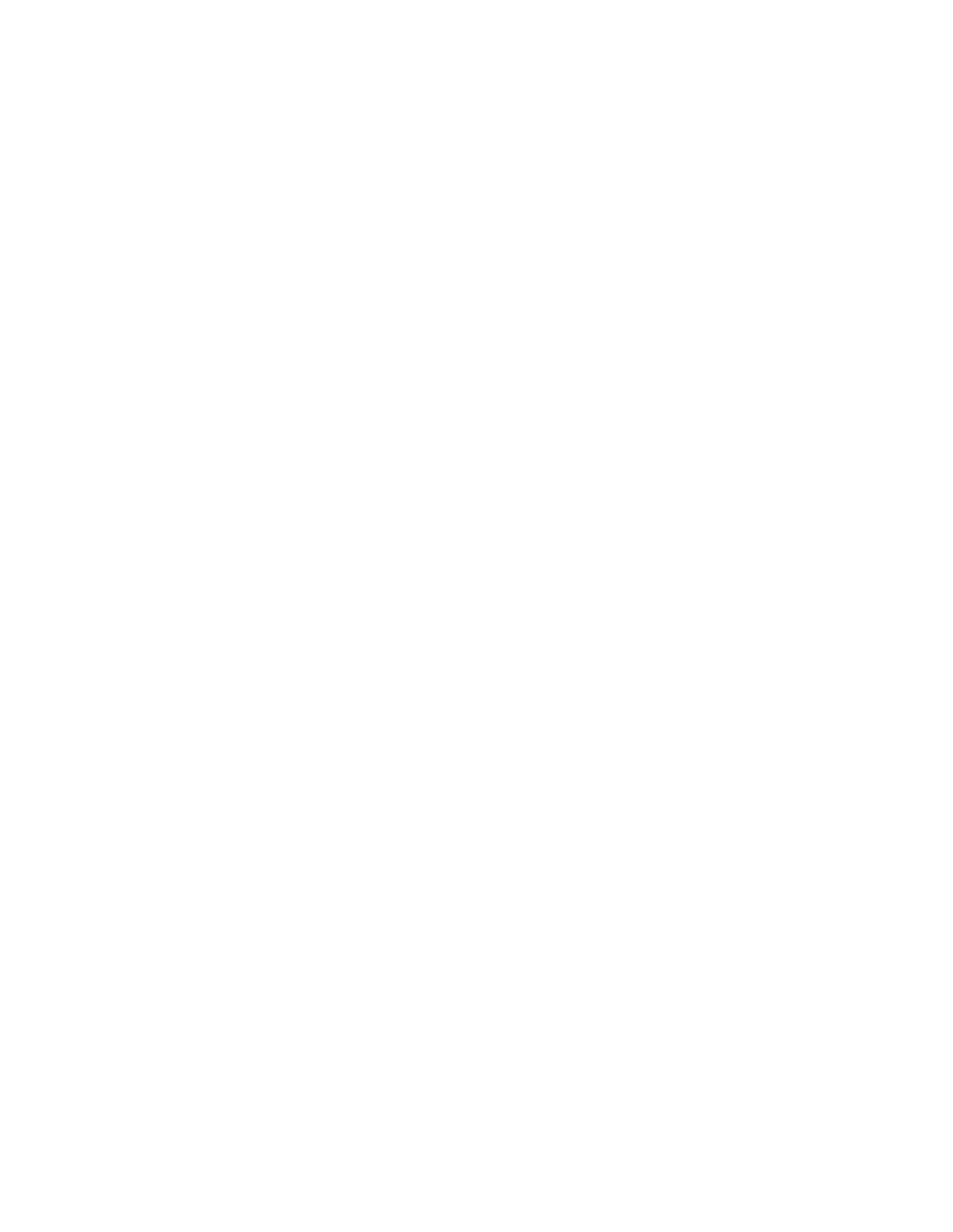# **TABLE OF CONTENTS**

| I. |                |                                                                                                   |  |
|----|----------------|---------------------------------------------------------------------------------------------------|--|
| Π. |                |                                                                                                   |  |
|    | $\mathsf{A}$ . |                                                                                                   |  |
|    | <b>B.</b>      |                                                                                                   |  |
|    | C.             |                                                                                                   |  |
|    | D.             |                                                                                                   |  |
|    | E.             |                                                                                                   |  |
|    | F.             |                                                                                                   |  |
|    | G.             |                                                                                                   |  |
|    | H.             |                                                                                                   |  |
|    | I.             |                                                                                                   |  |
|    | $\mathbf{I}$   |                                                                                                   |  |
|    | Κ.             |                                                                                                   |  |
|    | L.             |                                                                                                   |  |
|    | M.             |                                                                                                   |  |
|    | N.             |                                                                                                   |  |
|    |                |                                                                                                   |  |
|    | A.             |                                                                                                   |  |
|    | <b>B.</b>      |                                                                                                   |  |
|    | C.             | The Application of the Common Law Rule Against Perpetuities to a Grantee's                        |  |
|    |                |                                                                                                   |  |
|    | D.             |                                                                                                   |  |
|    | E.             |                                                                                                   |  |
|    | F.             | What Is the Effect of a "Subject To" Provision Referencing a 1/8 NPRI placed in the "Exception to |  |
|    |                |                                                                                                   |  |
|    | G.             |                                                                                                   |  |
|    | H.             | When Are Parties to an Unambiguous Deed Charged with Irrebuttable                                 |  |
|    |                |                                                                                                   |  |
|    |                |                                                                                                   |  |
|    |                |                                                                                                   |  |
|    |                |                                                                                                   |  |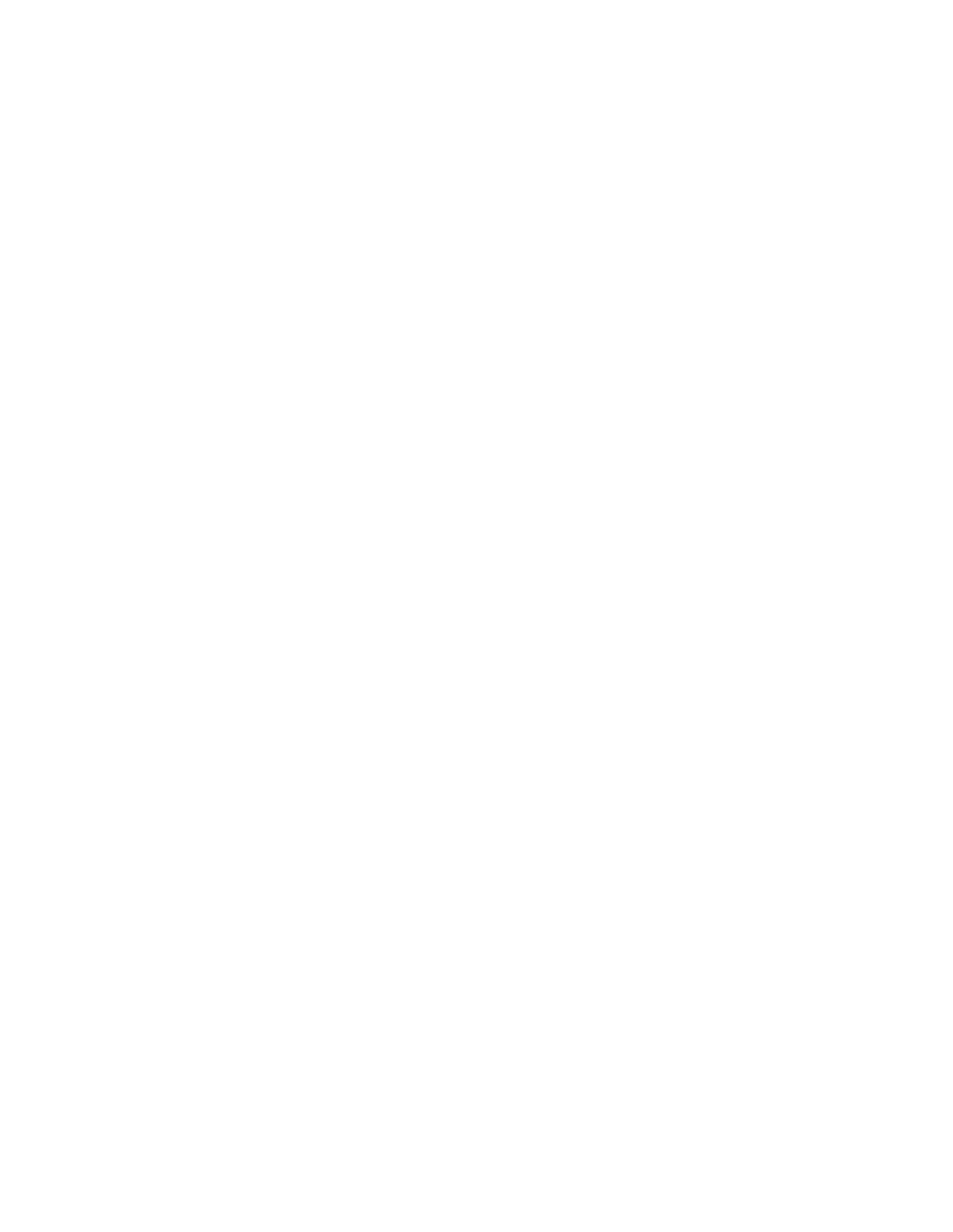Your client is conveying an interest in real property. As part of the transaction you prepare a warranty deed. Your client is a party to a lawsuit challenging his or her ownership interest in real property. The first documents you ask to review are your client's vesting deed and a title run to determine your client's chain of title. How difficult can drafting a deed be? How difficult can defending your client's ownership interest in real property be? Apparently more difficult than we may think. The Texas Supreme Court has issued eight opinions in the last ten years addressing the following issues<sup>[1](#page-6-0)</sup>:

- Whether the grantee in a deed conveying fee simple title with no exceptions now has ownership of an undivided 1/14th interest claimed by the grantor's heirs.
- Whether grantee obtained  $\frac{1}{2}$  of all royalties from the minerals produced from the surface estate owned and being conveyed by grantor or ½ of all the royalties from the minerals from the ¾ of all royalties from the minerals owned by grantor.
- Whether the common law rule against perpetuities invalidates a grantee's future interest in the grantor's reserved non-participating royalty interest.
- Whether the granting clause is ambiguous because it purports to convey all of the grantor's interest in the county—a large amount of property—although located in the same paragraph as the Mother Hubbard clause, a catch-all for small, overlooked interests.

<u>.</u>

- Whether the adjacent landowners had to be joined by plaintiff pursuant to Texas Rule of Civil Procedure 39 as ordered by the trial court, when the answer involved an analysis of the underlying controversy based upon the "common law stripand-gore" doctrine.
- Whether the existing 1/8 NPRI applies to the entire mineral estate where the deed reserved 5/8's mineral estate to grantor and made the mineral estate conveyed to grantee subject to an outstanding 1/8 NPRI.
- Whether the metes and bounds description in a deed control when it conflicts with a general description in the deed.
- Whether a grantor can seek reformation of a deed by asserting that it had no knowledge of the omitted material term until after the expiration of the fouryear statute of limitations.

The purpose of this paper is to take a walk down "Bad Deed Lane" in order to avoid potential drafting errors, recognize title issues, and defend adverse claims to real property interests.[2](#page-6-1)

# **I. A LOOK AT THE MAP**

Before setting out on our adventure, let's look at the map. Let's see the twists and turns that we can identify on the Warranty Deed itself. Unfolding the map, we see From 5-1 from the State Bar of Texas Real Estate Forms Manual,  $3<sup>rd</sup>$  Edition<sup>3</sup>. This deed is "the same in substance" to the form set out in the Texas Property Code which "conveys a fee simple estate in real property with a covenant of general warranty." Tex. Prop. Code Sec. 5.022(a). Keep in mind that a covenant

*Things I Have to Look Up Every Four Years,* State Bar of Texas 41<sup>st</sup> Annual Real Estate Law, 2019 (sets out an analysis of *Cochran Investments, Inc., v. Chicago Title Ins. Co.,* 550 S.W.3d 196 (Tex. App.  $-$ Houston [14<sup>th</sup> Dist.] 2018, pet pending), and an explanation of the various types of deeds, the difference between reservations and exceptions, and other issues which permeate a real estate law practice); Love, G.R., *Conveyancing Documents & Correction Instruments,* State Bar of Texas 28<sup>th</sup> Annual Advanced Real Estate Drafting, 2017 (sets out an excellent summary of law applicable to a conveyance and an analysis of the statutory provisions governing correction instruments, Tex. Prop. Code Secs. 5.027-.030).

*See also* Whelan, T. , *Scattershooting While Wondering Whatever Happened at the Courthouse to Frequently Litigated Provisions in My Favorite Real Estate Sales Forms",* State Bar of Texas Advanced Real Estate Drafting, 2015 (an excellent analysis of what can possible go wrong in a real estate transaction, including an entire section on deeds and conveyances).

<sup>3</sup> Form 5-1 from the State Bar of Texas Real Estate Forms Manual, 3d Edition, is attached at the end of this paper.

<span id="page-6-0"></span><sup>1</sup> While this paper is being written, the Texas Supreme Court has granted review in *Chicago Title Ins. Co. v. Cochran Investments, Inc.,* 121319 TXSC, 0676, wherein Chicago Title Ins. Co. is challenging the decision in *Cochran Investments, Inc., v. Chicago Title Ins. Co.,* 550 S.W.3d 196 (Tex. App.  $-$ Houston [14<sup>th</sup> Dist.] 2018, pet pending). In this case the Houston Court of Appeals for the 14<sup>th</sup> District has created a real controversy among real estate practitioners by disregarding what was believed to be settled law incident to the covenant of seisin in warranty deeds. *Compare Childress v. Siler,* 272 S.W.2d 417 (Tex. Civ. App.—Waco 1954, writ ref'd n.r.e.) ("the covenants of seisin and of good right to convey are synonymous, and in the absence of qualifying expressions… are read into every conveyance of land or interest of land, except in quitclaims deeds") *with Cochran Investments, Inc., v. Chicago Title Ins. Co.,* 550 S.W.3d 196 (Tex. App. –Houston [14th Dist.] 2018, pet pending) (a deed implies a covenant of seisin only if the grant includes in the conveyance a representation or claim of ownership, and the special warranty deed in question did not include an implied covenant of seisin).

<span id="page-6-1"></span><sup>2</sup> *See* Sheehan, T. & Williams, W., *Conveyances—Recent Developments, Deeds, Reservations and Exceptions, and*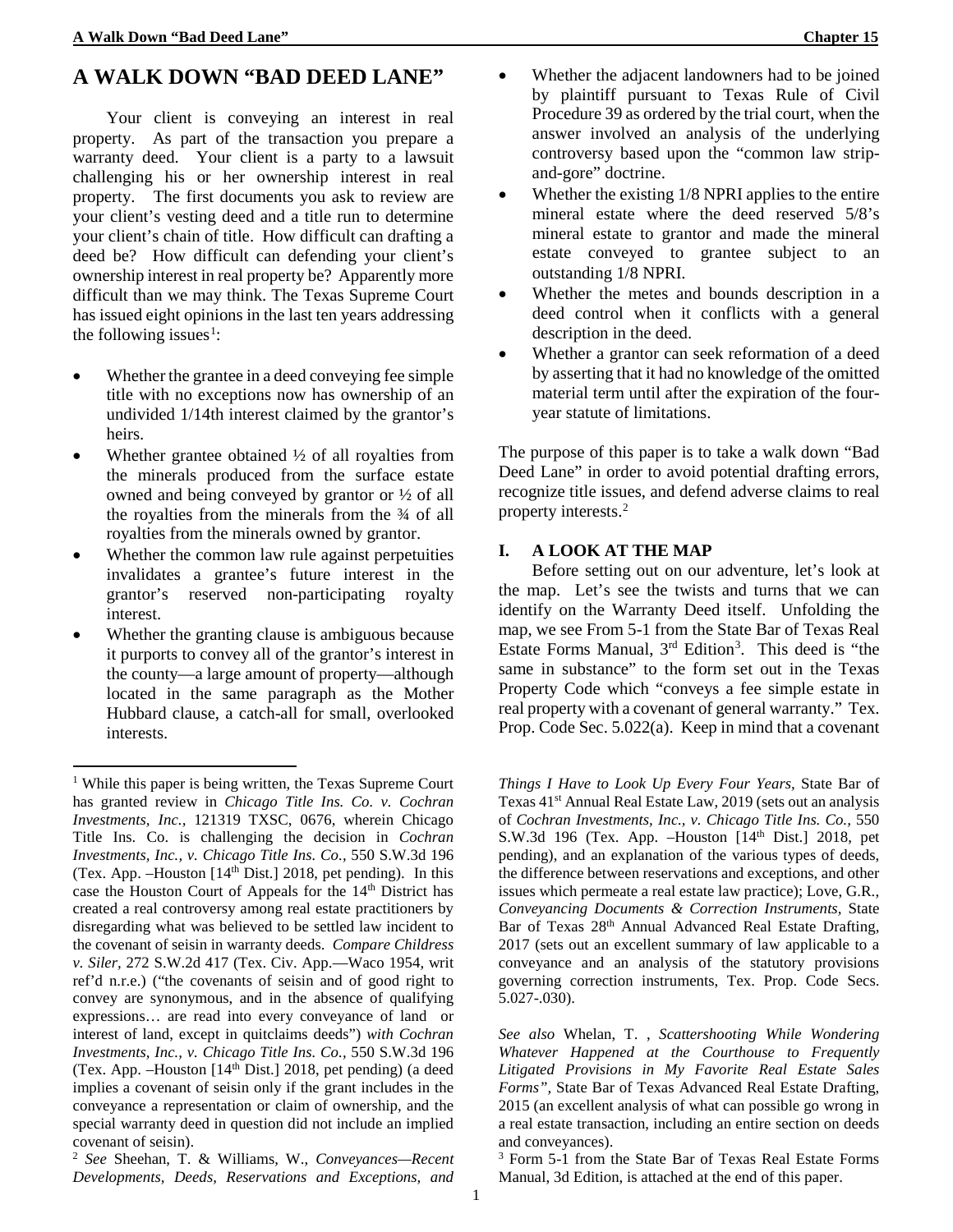of warranty is not required, and a deed may include any clause or be in any form "not in contravention of the law." *Id.* at (b) & (c). Let's not forget that a deed "must be in writing and must be subscribed and delivered by the [grantor] or by the [grantor's] agent authorized in writing." Tex. Prop. Code Sec. 5.021.

With Tex. Prop. Code Sec. 5.021 and 5.022 as our background, what other directions can we gleam from this map.

#### **Form 5-1**

#### **General Warranty Deed**

**Notice of confidentiality rights: If you are a natural person, you may remove or strike any or all of the following information from any instrument that transfers an interest in real property before it is filed for record in the public records: your Social Security number or your driver's license number.**

If a party to a deed is an individual, the deed must contain the confidentiality notice required by Tex. Prop. Code Sec. 11.008(c).

#### **Date:**

A deed does not have to be dated to be effective. *Webb v. Huff,* 61 Tex. 677 (1884) ("A date is not necessary to the validity even of a deed. If a deed have [sic] no date or an impossible date, as the  $30<sup>th</sup>$  of February, it will take effect from the date of delivery. *Id. at 679. See Rosestone Properties v. Schliemann,* 662 S.W.2d 49, 52 (Tex. Civ. App.—San Antonio 1983, writ ref'd n.r.e.) (*citing Webb v. Huff).*

#### **Grantor:**

 $\overline{a}$ 

A deed must be signed by the grantor or the its authorized agent. Tex. Prop. Code Sec. 5.021.

#### **Grantor's Mailing Address:**

### **Grantee:**

"The established general rule is that a deed can only be made to grantees in existence at the time of the execution of the deed." *Wilson v. Dearing, Inc.,* 415 S.W.2d 475, 477 (Tex. Civ. App.—Eastland 1967, no writ).

### **Grantee's Mailing Address:**

### **Consideration:**

"If the parties prefer not to show the amount of cash paid in a document that will become a public record, the deed may recite as consideration "cash" or a nominal amount and "other consideration.… Note, however, that the fictional recitation of a nominal amount may create rights in the grantee or other consequences that the parties do not intend. *See 1464–Eight, Ltd. v. Joppich*, 154 S.W. 3d 101 (Tex. 2004). "[4](#page-7-0) State Bar of Texas Real Estate Forms Manual, 3d Edition, Chapter 5.

"The well established rule is that where no express vendor's lien is reserved in the deed, a vendor's lien nevertheless arises by operation of law to secure the payment of the purchase money, and where the purchase money is not paid, the vendor has an implied equitable lien which may be established and foreclosed in a suit brought for this purpose. Briscoe v. Bronaugh, 1 Tex. 326 (1846); Zapata v. Torres, 464 S.W.2d 926 (Tex.Civ.App., Dallas, 1971, n.w.h.); 58 Tex.Jur.2d sec. 335, p. 575, et seq." *Dilley v. Unknown Stockholders of the Brotherly & Sisterly Club of Christ, Inc.,* 509 S.W. 2d 709, 714 (Tex. Civ. App.—Tyler 1974, writ ref'd n.r.e.).

A bona fide purchaser for value and without notice of the implied vendor's lien, however, takes title free from the implied lien. *Smith v. Price,* 230 S.W. 836, 838 (Tex. Civ. App.—Austin 1921, no writ).

> form appropriate to a bargain satisfies the desiderata of form."): Gordon, *Consideration and the Commercial-Gift Dichotomy,* 44 Vand. L.Rev. 283, 293-94 (1991) ("Option contracts are related to economic exchanges--transactions based on selfinterest, not altruism. Moreover, people expect that option contracts are serious and binding commitments.") (footnote omitted).

*1464–Eight, Ltd. v. Joppich*, 154 S.W. 3d 101, 110 (Tex. 2004).

<span id="page-7-0"></span><sup>4</sup> Addressing whether an option contract is enforceable when it only recites nominal consideration which was not paid, the Court stated:

Nevertheless, we are persuaded that the position of the Restatement (Second) of Contracts, which is supported by a wellarticulated and sound rationale, represents the better approach. *See, e.g.,* Restatement (Second) of Contracts § 87 cmt. b (1981) ("The fact that the option is an appropriate preliminary step in the conclusion of a socially useful transaction provides a sufficient substantive basis for enforcement, and a signed writing taking a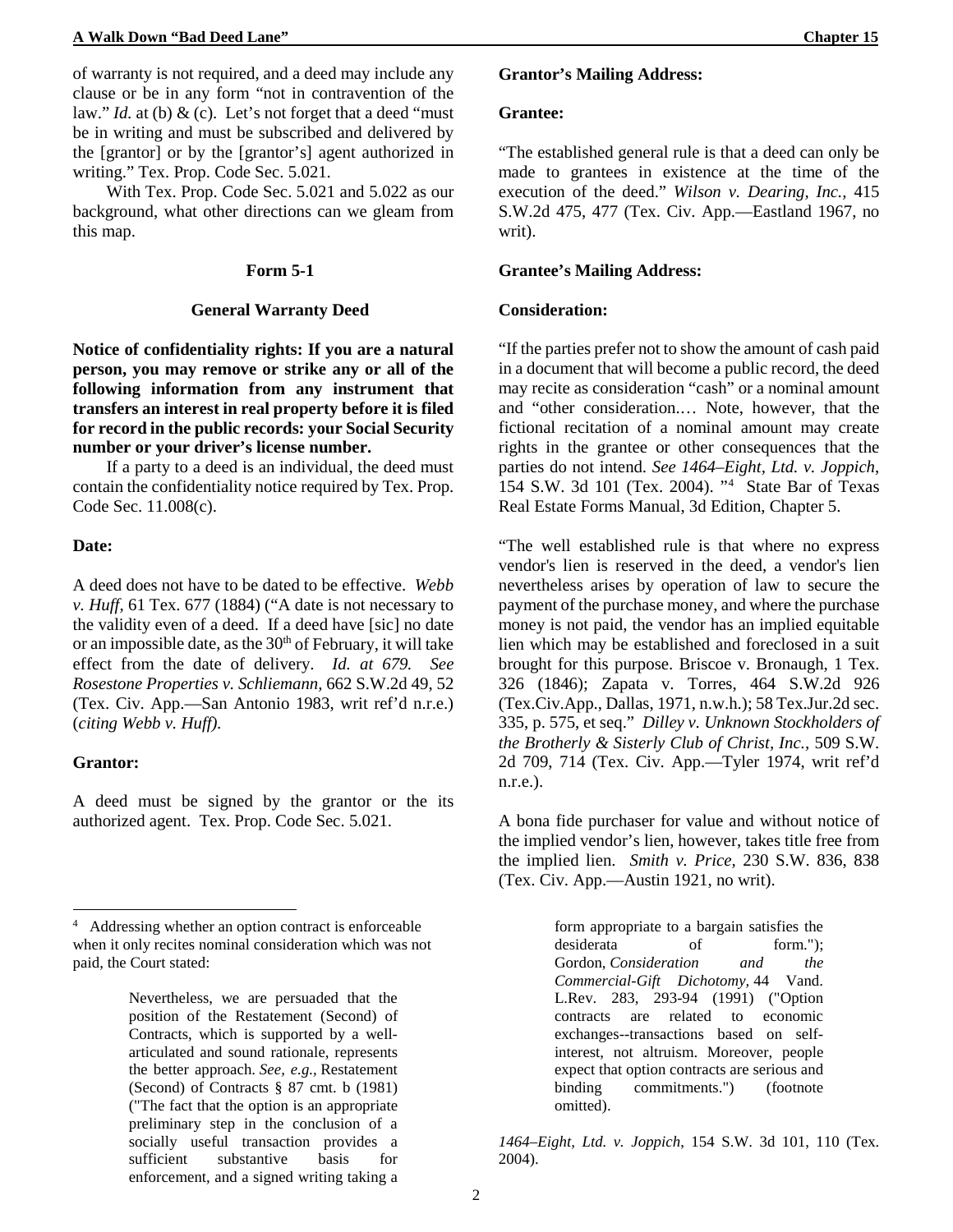The essential elements of a gift [deed] made during a grantor's life are donative intent, delivery, and acceptance. *Gannon v. Baker,* 830 S.W.2d 706, 710 (Tex. Civ. App.—Houston [1st Dist.] 1992, writ denied).

**Property (including any improvements):** "It is well settled that in order for a conveyance or contract of sale to meet the requirements of the Statute of Frauds, it must, insofar as the property description is concerned, furnish within itself or by reference to other identified writings then in existence, the means or data by which the particular land to be conveyed may be identified with specific certainty. Jones v. Kelley, 614 S.W.2d 95, 99 (Tex.1981); Morrow v. Shotwell, 477 S.W.2d 538, 539 (Tex.1972); Wilson v. Fisher, 144 Tex. 53, 188 S.W.2d 150, 152 (1945). Pick v. Bartel, 659 S.W.2d 636, 27 Tex. Sup. Ct. J. 73 (Tex. 1983)" *Pick v. Bartel,*  659 S.W.2d 636, 637 (Tex. 1983.)

A deed conveys fee simple "unless the estate is limited by express words or unless a lesser estate is conveyed or devised by construction or operation of law." Tex. Prop. Code Sec. 5.001.

A deed can only convey the right or estate owned by grantor even if the deed "purports to transfer a greater right or estate in the property" owned by the grantor. Tex. Prop. Code Sec. 5.003.

# **Reservations from Conveyance:[5](#page-8-0)**

While the words "exception" and "reservation" are often used indiscriminately, each has its own separate meaning, and in the construction of deeds containing such terms courts will not look upon the terms as synonymous, or attribute to the one the meaning of the other, unless from the face of the instrument it is apparent that by the use of one word the other was intended. 14 Tex. Jur. 958-960; Donnell v. Otts (Tex. Civ. App.) 230 S. W. 864. The primary distinction between a reservation and exception is that a reservation must always be in favor of and for the benefit of the grantor, whereas, an exception is a mere exclusion from the grant, in favor of the grantor only to the extent that such interest as is excepted may then be vested in the grantor, and not outstanding in another. Allen v. Henson, 186 Ky. 201, 217 S. W. 120; Arnett v. Elkhorn Coal Corp., 191 Ky. 706, 231 S. W. 219, 220; Reynolds v. McMan Oil & Gas Co. (Tex. Com. App.) 11 S.W.(2d) 778.

*Klein v. Humble Oil & Refining Co.,* 67 S.W.2d 911, 915 (Tex. Civ. App.—Beaumont 1934), *aff'd* 86 S.W.2d 1077 (Tex. 1935).

In 7 Words and Phrases, p. 6140, under the title of "Reservation," it is said:

"A reservation is a clause in a deed creating or reserving something out of the thing granted that was not in existence before" ... A reservation in a deed is something created out of the granted premises by force and effect of the reservation itself, as an easement out of land granted, or rent out of premises devised. … A reservation is a proviso in a deed which reserves to the grantor some new right or interest in the thing granted, not before existing in him, operating by way of an implied grant. If it does not contain words of inheritance, it will only give an estate for the life of the grantor."

Donnell v. Otts, 230 S.W. 864, 865 (Tex. App. 1921).

If the grantor wishes to reserve a property right from the conveyance, the reservation should be described under that heading in the deed. A reservation in favor of a third party in inoperative. *Linder v. Linder,* 651 S.W.2d 895, 900-01 (Tex. App.—Tyler 1983, writ ref'd n.r.e.).

# **Exceptions to Conveyance and Warranty:**

Properly used, an exception excludes an existing outstanding interest from the conveyance. *Donnell v. Otts,* 230 S.W. 864, 865-66 (Tex. Civ. App.—Fort Worth 1921, no writ). Exceptions should be drafted so as not to validate an instrument that is no longer in effect. *Morgan v. Fox,* 536 S.W.2d 644, 649-50 (Tex. Civ. App. –Corpus Christi 1976, writ ref'd n.r.e.).

"'An exception in a deed or other instrument is something existing before as a part of the thing granted, and which is excepted from the operation of the conveyance.'" *Donnell v. Otts,* 230 S.W. 864, 865-66 (Tex. Civ. App.—Fort Worth 1921, no writ) (*citing* 3 Words and Phrases, p. 2538 et seq).

**Grantor, for the Consideration and subject to the Reservations from Conveyance and the Exceptions to Conveyance and Warranty, grants, sells, and conveys to Grantee the Property, together with all and singular the rights and appurtenances thereto in any way belonging, to have and to hold it to Grantee and Grantee's heirs, successors, and assigns forever. Grantor binds Grantor and Grantor's heirs and** 

 $\overline{a}$ 

Real Estate Law, 2017 (reviews Texas court cases distinguishing "reservations" and "exceptions" in deeds).

<span id="page-8-0"></span><sup>5</sup> *See* Dysart, S., *Reservation Or Exception, What Is It*  Going To Be?, State Bar of Texas 39<sup>th</sup> Annual Advanced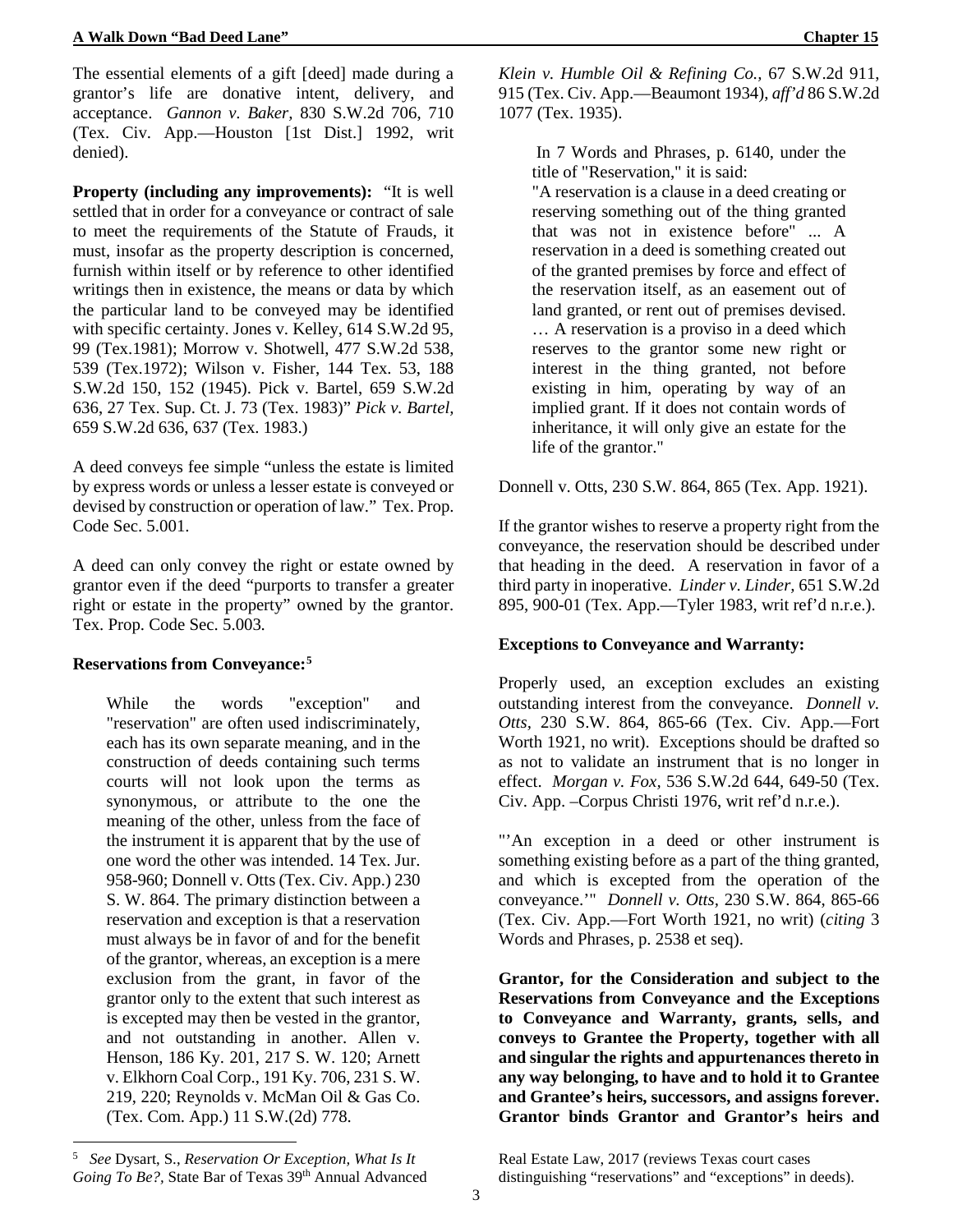**successors to warrant and forever defend all and singular the Property to Grantee and Grantee's heirs, successors, and assigns against every person whomsoever lawfully claiming or to claim the same or any part thereof, except as to the Reservations from Conveyance and the Exceptions to Conveyance and Warranty**.[6](#page-9-0)

"Unless the [deed] expressly provides otherwise, the use of 'grant' or 'convey' in a [deed] of … fee simple implies only that the grantor and the grantor's heirs covenant to the grantee and the grantee's heirs and assigns: (1) that prior to the execution of the [deed] the grantor has not conveyed the estate or any interest in the estate to a person other than the grantee; and (2) that at the time of the execution of the [deed] the estate is free from encumbrances." Tex. Prop. Code Sec. 5.023. "An implied covenant under this section may be the basis for a lawsuit as if it had been expressed in the [deed]. *Id.*  (b). "'Encumbrance' includes a tax, an assessment, and a lien on real property." *Id.* Sec. 5.024.

A deed does not have to include warranties, i.e. grantor does not have "to warrant and forever defend all and singular the Property…" *Id* Sec. 5.022(b).

If from the whole instrument we can ascertain a grantor and a grantee and there are operative words or words of grant showing an intention by the grantor to convey title to land which is sufficiently described to the grantee, and it is signed and acknowledged by the grantor, it is a deed. Harlowe v. Hudgins, 84 Tex. 107, 19 S.W. 364; Baker v. Westcott, 73 Tex. 129, 11 S.W. 157; Young v. Rudd, Tex.Civ.App., 226 S.W.2d 469, ref., n.r.e.; Devlin on Real Estate, 3rd Edition, Vol. 1, Sec. 174. Harris v. Strawbridge, 330 S.W.2d 911 (Tex. Ct. App. 1959).

*Harris v. Strawbridge,* 330 S.W.2d 911, 915 (Tex. Civ. App.—Houston 1959, writ ref'd n.r.e.).

Referring to the covenant of general warranty this court has observed that the nature and purpose of such a covenant is for the indemnity of the purchaser against the loss or injury he may sustain by a failure or defect in the vendor's title. McClelland v. Moore, 48

 $\overline{a}$ 

Tex. 355, 363. The warranty does not constitute a part of the conveyance nor strengthen or enlarge the title conveyed. Richardson v. Levi, 67 Tex. 359, 3 S.W. 444; White v. Dupree, 91 Tex. 66, 40 S.W. 962. The covenant against incumbrances is embraced within the general warranty clause, and it is the legal duty of the grantor to pay off and discharge all liens and incumbrances incurred prior to the conveyance which are not assumed by the warrantee. Delta County v. Blackburn, 100 Tex. 51, 93 S.W. 419; Taylor v. Lane, 18 Tex.Civ.App. 545, 45 S.W. 317; Robinson v. Douthit, 64 Tex. 101. The covenantor warrants that he will restore the purchase price to the grantee if the land is entirely lost; and in cases of partial loss the measure of damages is modified so as to allow a recovery of only such proportion of the consideration as the amount of the loss bears to the whole of it. Hollingsworth v. Mexia, 14 Tex.Civ.App., 363, 37 S.W. 455.

The statutory covenant against incumbrances, as provided by article 1297, is implied from the use of the words "grant" or "convey" in a conveyance by which an estate of inheritance or fee simple is transferred, unless the implication is restrained by express terms contained in the conveyances. Garrett v. Butler, Tex. Civ.App., 260 S.W. 1069; Chapin v. Ford, Tex.Civ.App., 194 S.W. 494. The covenant is separate and distinct from the warranty of title; it is intended to protect the grantee against rights or interests in third persons, which, while consistent with the fee being in the grantor, diminish the value of the estate conveyed. Such a covenant may be styled one of indemnity, promising compensation for damages arising from some outstanding right or interest of a third person; an engagement that the grantor's title is unincumbered, and a covenant in praesenti, which is breached, if at all, upon the execution and delivery of the deed, though damages may not arise until a later date. Woodward v. Harlin, 121 Tex. 46, 39 S.W.2d 8, rehearing denied 121 Tex. 46, 41 S.W.2d 204; Walcott v. Kershner, Tex. Com.App., 291 S.W. 195; Texas & P. R. Co. v. El Paso & N. E. R. Co.,

<span id="page-9-0"></span>**<sup>6</sup>** "The traditional deed clauses include the granting clause, the habendum clause, and the warranty clause. The customary granting clause includes the grant of the property with its related rights and appurtenances and begins with 'grants, sells, and conveys.' The customary habendum clause defines the extent of property ownership to be held by the grantee and

begins with 'to have and to hold.' The customary warranty clause describes the warranty of title made by the grantor and begins with 'Grantor binds.'" State Bar of Texas Real Estate Forms Manual, Chapter 5.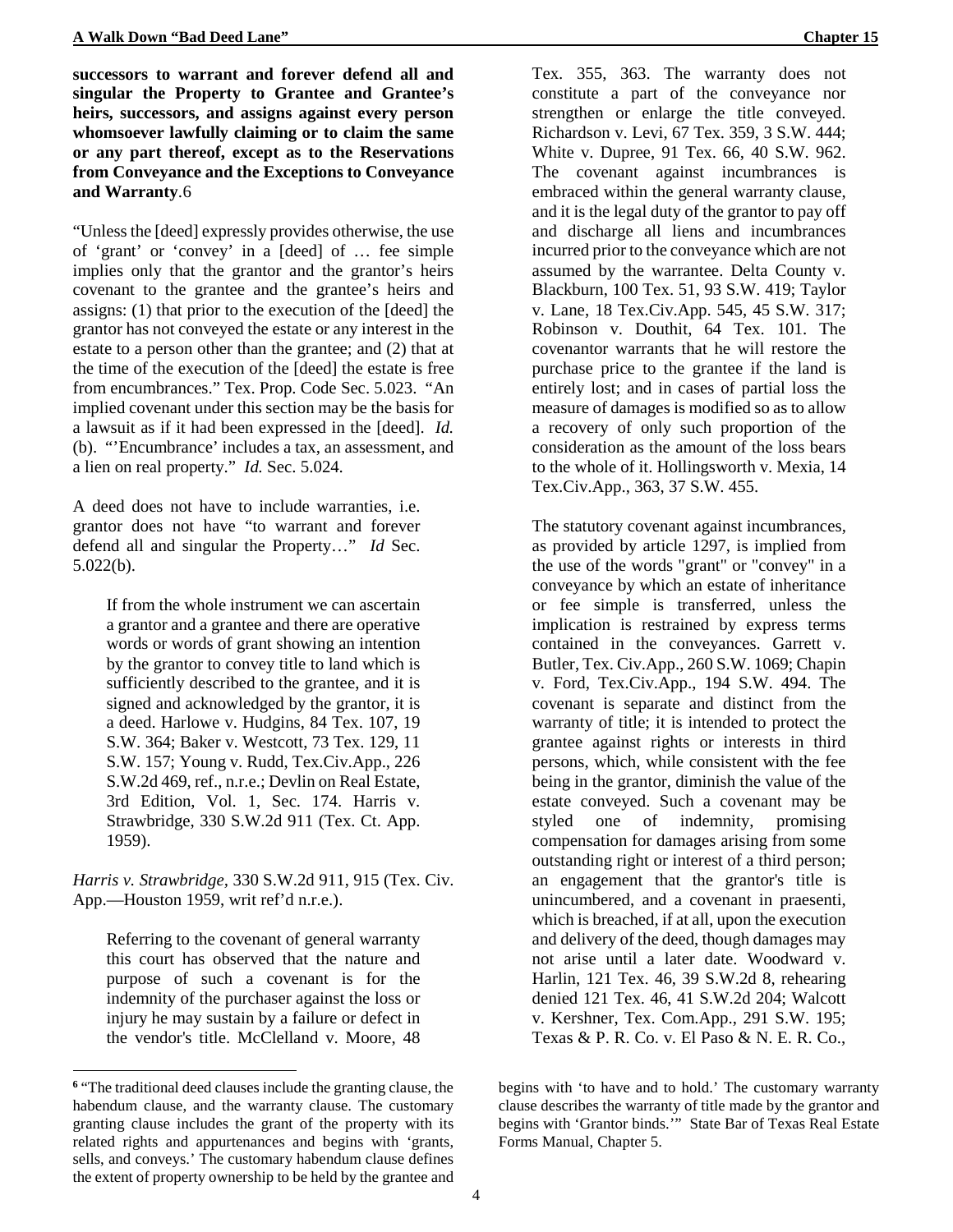Tex.Civ. App., 156 S.W. 561, writ of error refused 161 S.W. xvi.

In Sutherland on Damages, 4th Ed., vol. 2, sec. 620, p. 2148, a clear and concise statement is found on the scope of the covenant against incumbrances, which, as pertinent here, is as follows:

"The diminution of the value of the thing granted, which is said to be the test of an incumbrance, is not to be limited to cases where the thing granted is, by reason of some outstanding right or interest in a third person of less pecuniary worth, but extends to and embraces cases where the grantee, by reason of such an outstanding right or interest, does not acquire by the grant the complete dominion over the thing granted which the grant apparently gives but is or may be deprived thereby of the whole or some part of its use or possession."

*City of Beaumont v. Moore*, 202 S.W.2d 448, 453 (Tex. 1947).

A deed must be delivered. Tex. Prop. Code Sec. 5.021.

In order for a deed to take effect as a conveyance it must be delivered. Two elements are essential to delivery. The instrument must be placed within the control of the grantee and with the intention it become operative as a conveyance. Steffian v. Milmo Nat. Bank, 69 Tex. 513, 6 S.W. 823. And actual manual delivery is not necessary. Every case must depend on its own circumstances attending it, and the relations of the parties. There must be an intention to deliver and acts sufficient to show a constructive delivery. Hubbard v. Cox, 76 Tex. 239, 13 S.W. 170.

*Smith v. Smith,* 607 S.W.2d 617, 620 (Tex. Ct. App. 1980).

It has long been the law that a deed must be delivered in order to transfer title. Dikes v. Miller, 24 Tex. 417 (1859). Delivery involves and requires acceptance of the instrument, either expressly or impliedly. A deed not accepted by the grantee conveys no interest. The sufficiency of the facts necessary to constitute acceptance of a deed is a question

 $\overline{a}$ 

of law for the courts, while ascertainment of the underlying facts is, of course, for the trier of the facts. 19 Tex.Jur.2d Deeds sec. 82, p. 359 et seq. Robert Burns Concrete Contractors, Inc. v. Norman, 561 S.W.2d 614 (Tex. Ct. App. 1978).

*Robert Burns Concrete Contractors, Inc., v. Norman,*  561 S.W.2d 614, 618 (Tex. Civ. App.—Tyler 1978, writ ref'd n.r.e.).

It has long been the law that a deed, in order to be effective to transfer title to land, must be delivered to the grantee. Dikes v. Miller, 24 Tex. 417 (1859). Delivery requires acceptance of the deed, either expressly or impliedly. Robert Burns Concrete Contractors, Inc. v. Norman, 561 S.W.2d 614, 618 (Tex.Civ.App.--Tyler 1978, writ ref'd n.r.e.). Therefore, a deed which is not accepted by the grantee does not convey any interest in the land. There is no summary judgment evidence in the case at bar that the deed was ever delivered by defendants to plaintiff. Martin v. Uvalde Sav. and Loan Ass'n, 773 S.W.2d 808 (Tex. App. 1989).

*Martin v. Uvalde Savings & Loan Ass'n,* 773 S.W.2d 808, 812 (Tex. App.—San Antonio 1989, no writ).

A deed that fails as a conveyance because applicable provisions of Chapter 5 of the Texas Property Code is enforceable as a contract to convey the property to the extent permitted by law. Tex. Prop. Code Sec. 5.002.

**When the context requires, singular nouns and pronouns include the plural.**

[**Name of grantor**]

\_\_\_\_\_\_\_\_\_\_\_\_\_\_\_\_\_\_\_\_

A deed must be signed by the grantor or its authorized agent. Tex. Prop. Code Sec. 5.021.

# [**Name of grantee**]

\_\_\_\_\_\_\_\_\_\_\_\_\_\_\_\_\_\_\_\_

A deed that imposes obligations on the grantee often provides for the signature of the grantee. State Bar of Texas Real Estate Forms Manual, 3d Edition, Chapter 5.[7](#page-10-0)

<span id="page-10-0"></span><sup>7</sup> In commercial transactions where the warranty deed has extensive "AS IS, WHERE IS" provisions, practitioners are often adding the signature of the grantee.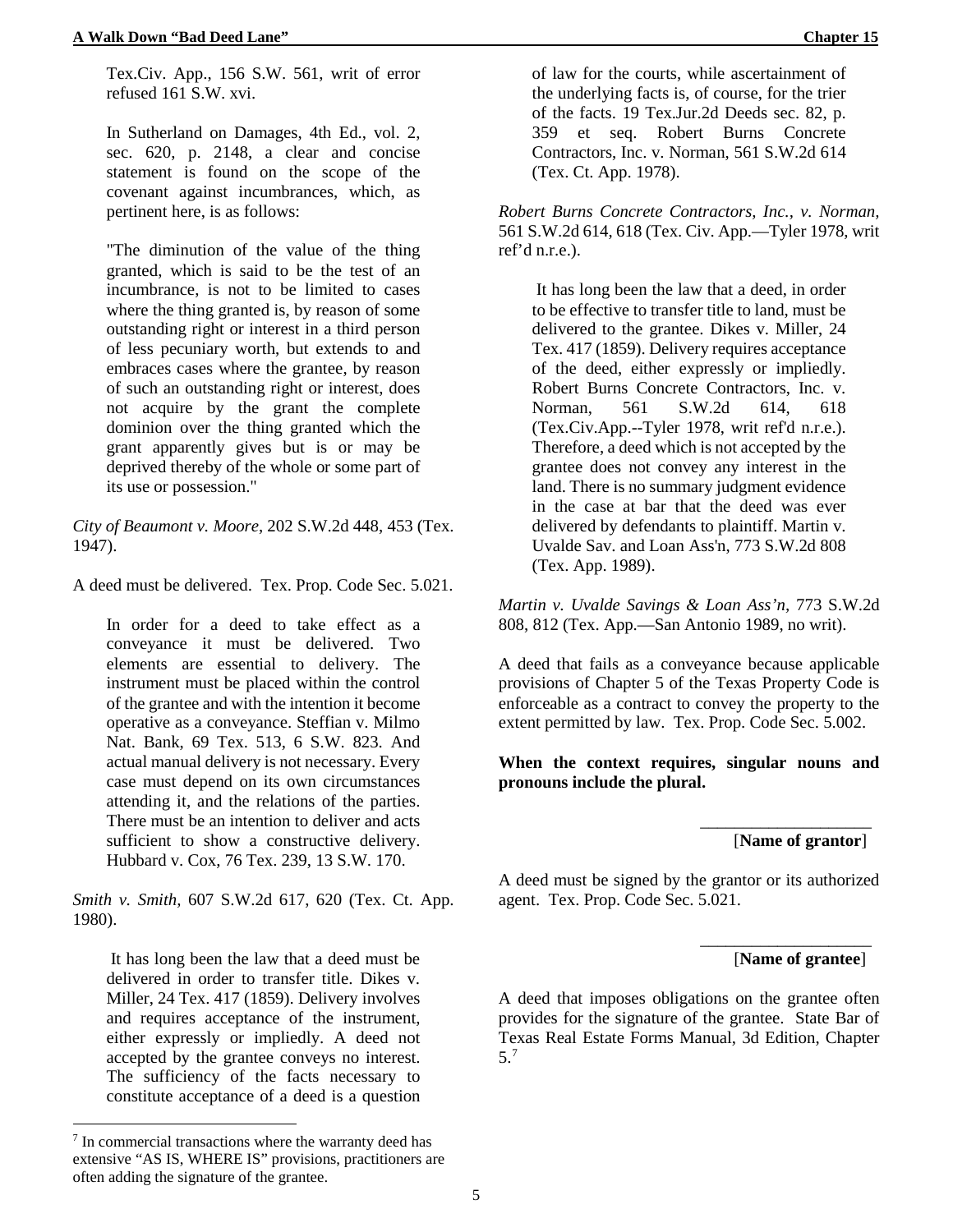### **Form 3-31[8](#page-11-0)**

### **Short Form Certificate of Acknowledgement**

### STATE OF TEXAS

## COUNTY OF [**county**]

This instrument was acknowledged before me on [**date**] by [**name**].

\_\_\_\_\_\_\_\_\_\_\_\_\_\_\_\_\_\_\_\_\_\_\_\_ [SEAL] [**Title of officer**] My commission expires: [**date**]

### **Ordinary Form Certificate of Acknowledgement**

#### **STATE OF TEXAS**

**COUNTY OF [**county**]**

**Before me, [**name and title of officer**], on this day personally appeared [**name of acknowledger**], [known to me/proved to me on the oath of [**name of witness**]/proved to me through [**description of identity card or other document**]] to be the person whose name is subscribed to the foregoing instrument and acknowledged to me that [he/she] executed the same for the purposes and consideration therein expressed.**

**Given under my hand and seal of office this [**specify**] day of [**month**], [**year**].**

 $\frac{1}{\sqrt{2}}$  ,  $\frac{1}{\sqrt{2}}$  ,  $\frac{1}{\sqrt{2}}$  ,  $\frac{1}{\sqrt{2}}$  ,  $\frac{1}{\sqrt{2}}$  ,  $\frac{1}{\sqrt{2}}$  ,  $\frac{1}{\sqrt{2}}$  ,  $\frac{1}{\sqrt{2}}$  ,  $\frac{1}{\sqrt{2}}$  ,  $\frac{1}{\sqrt{2}}$  ,  $\frac{1}{\sqrt{2}}$  ,  $\frac{1}{\sqrt{2}}$  ,  $\frac{1}{\sqrt{2}}$  ,  $\frac{1}{\sqrt{2}}$  ,  $\frac{1}{\sqrt{2}}$ **[SEAL]** [Title of officer] **My commission expires:** [date]

**Form 3-35[9](#page-11-1)**

**Jurat**

 **\_\_\_\_\_\_\_\_\_\_\_\_\_\_\_\_\_\_\_\_\_\_\_\_\_**

**SUBSCRIBED AND SWORN TO before me on \_\_\_\_\_\_\_\_\_\_\_\_\_\_\_\_\_\_ by [**name of affiant**].**

### **Notary Public, State of Texas**

"A [deed] is void as to as to a creditor or to a subsequent purchaser for valuable consideration without notice unless the [deed] has been acknowledged, sworn to, or

**.** 

proved and filed of record as required by law." Tex. Prop. Code Sec. 13.001(a).

The unrecorded deed is binding on a party to the deed, on the party's heirs, and on a subsequent purchaser who does not pay a valuable consideration or who has notice of the [deed]. *Id.* (b). *See McCracken v. Sullivan,* 221 S.W. 336, 338 (Tex. Civ. App.—San Antonio 1920, no writ).

To be recorded, a deed must have an acknowledgement, sworn to with a jurat, or proved according to law. Tex. Prop. Code Sec. 12.001(a). [A deed] may not be recorded unless it is signed and acknowledged or sworn to by the grantor in the presence of two or more credible subscribing witnesses or acknowledged and sworn to before and certified by an officer authorized to take acknowledgements or oaths as applicable." *Id.* (b).[10](#page-11-0)

#### **II. RULES OF THE ROAD**

What other rules of law or equity come into play when parties are claiming adverse interests based upon the terms of a deed? Let's review a few more "rules of the road" before traveling down "Bad Deed Lane".

### **A. Four Corners Doctrine**

"The construction of an unambiguous deed is a question of law for the court." Luckel v. White, 819 S.W.2d 459, 461 (Tex. 1991). When construing an unambiguous deed, our primary duty is to ascertain the intent of the parties from all of the language within the four corners of the deed. Id. The parties' intent, " when ascertained, prevails over arbitrary rules." Id. at 462 (quoting Harris v. Windsor, 156 Tex. 324, 294 S.W.2d 798, 800 (Tex. 1956)). In Luckel, we rejected mechanical rules of construction, such as giving priority to certain clauses over others, or requiring the use of socalled " magic words." See Concord Oil Co. v. Pennzoil Expl. & Prod. Co., 966 S.W.2d 451, 465 (Tex. 1998) (citing Luckel, 819 S.W.2d at 462).

*Wenske v. Ealy,* 521 S.W. 3d 791, 794 (Tex. 2017) (*Emphasis added)*.

# **B. Land to be Identified with Reasonable Certainty**

While the Statute of Frauds requires only that certain promises or agreements be in writing and signed by the person to be charged [*citing* Tex. Bus. & Comm. Code Sec 26.01], as applied to real-estate conveyances, " the writing must furnish within itself, or by reference to some other existing writing, the means or data by

<span id="page-11-1"></span><span id="page-11-0"></span><sup>8</sup> State Bar of Texas Real Estate Forms Manual, 3rd Edition, Chapter 3. <sup>9</sup> *Id.*

<sup>&</sup>lt;sup>10</sup> Good luck getting a deed "sworn to by the grantor in the presence of two or more credible subscribing witness" accepted by a county clerk's office for recordation. The author has tried and was not successful.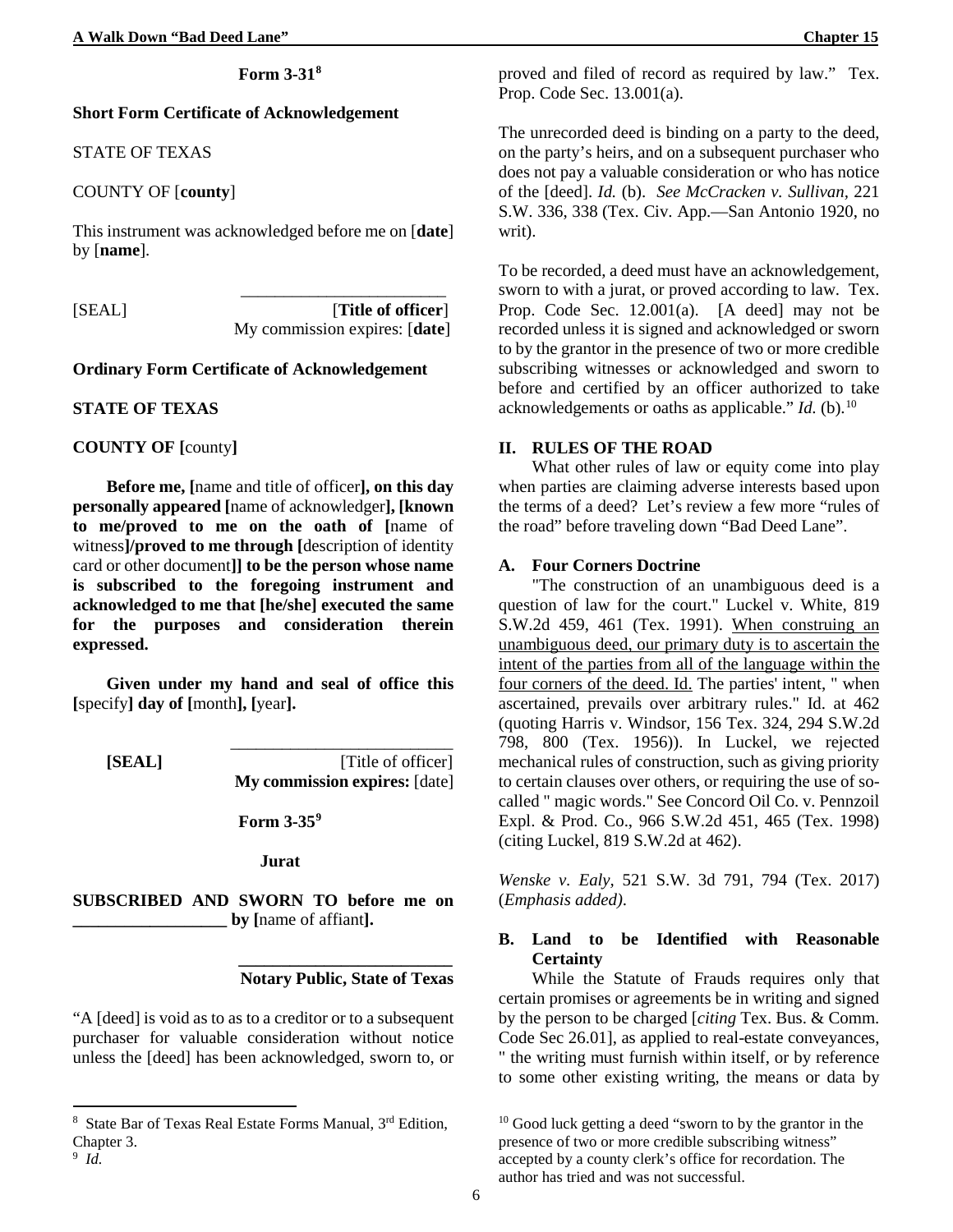which the land to be conveyed may be identified with reasonable certainty [*citing Morrow v. Shotwell,* 477 S.W. 2d 538, 539 (Tex. 1972)]."

*Davis & d/b/a/ JD Minerals, and JDMI, LLC v. Mueller,* 528 S.W.3d 97, 100 (2017).

### **C. Specific v. General Legal Descriptions**

An unambiguous specific description, such as a metes and bounds description, will prevail over a conflicting general description. *See Stribling v. Millican DPC Partners, LP,* 458 S.W.3d 17, 22 (Tex. 2015). "When the two conflict with each other, and the general description cannot 'override a particular description about which there can be no doubt.'" *(citing Cullers*, 16 S.W. at 1005.

*Stribling v. Millican,* 458 S.W.3d 17, 22 (Tex. 2015).

Rather, the general description may be used to help interpret the specific description when the specific description is "defective or doubtful". *Cullers,* 16 S.W. at 1005, when the deed language evidences an intent to convey both the land covered by the metes and bounds and additional land described in the general description, *Sun Oil, Co.,* 84 S.W.2d at 443, or when the general and specific descriptions may otherwise be harmonized without sacrificing one for the other, *see Am. Sav. & Loan Ass'n of Hous. v. Musick,* 531 S.W.2d 581, 585 (Tex. 1975).

*Stribling v. Millican,* 458 S.W.3d 17, 22 (Tex. 2015).

### **D. Strip-and-Gore Doctrine**

The strip-and-gore doctrine generally provides:

Where it appears that a grantor has conveyed all land owned by him adjoining a narrow strip of land that has ceased to be of any benefit or importance to him, the presumption is that the grantor intended to include such strip in such conveyance; unless it clearly appears in the deed, by plain and specific language, that the grantor intended to reserve the strip. *Cantley v. Gulf Prod. Co.,* 135 Tex. 339, 143 S.W.2d 912, 915 (Tex. 1940).

*Crawford v. XTO Energy, Inc.,* 509 S.W.3d 906, 909 (Tex. 2017).

### **E. The Equitable Theory of Estoppel by Deed**

In the broadest sense, estoppel by deed stands for the proposition that all parties to a deed are bound by the recitals in it, which operate as an estoppel. *See generally Green v. White,* 153 S.W.2d 575, 583-84

(Tex. 1941) (observing that 'the recital of one deed in another binds the parties to the deed containing the recital, and those who claim under them, and may take the place of a deed and thus form a muniment of title'). *Trial v. Dragon,* No. 18-0203 (Tex. 2019).

The doctrine, however, is not without limitations. See id. Estoppel by deed "does not bind mere strangers, or those who claim by title paramount to the deed. It does not bind persons claiming by an adverse title, or persons claiming from the parties by title anterior to the date of the reciting deed."

*Id.*

## **F. The Duhig Application of Estoppel by Deed**

This Court explained that, in that situation [where the grantor conveyed more than he owned], the grantor breached his general warranty in the deed by appearing to convey more than he actually did. See id. at 880 ("When the deed is so interpreted [that] the warranty is breached at the very time of the execution and delivery of the deed, . . . [t]he result is that the grantor has breached his warranty . . . ."). Had the Court stopped its analysis with that observation, then the holding would have rested exclusively on breach of warranty, with the remedy being self-correcting-that any reservation is rendered ineffective until the shortfall in the warranty is remedied, which would presumably be captured by damages. But the Court went on to apply equitable principles because the grantor, Duhig, had and held "in virtue of the deed containing the warranty the very interest, one-half of the minerals, required to remedy the breach" at the very instance of execution and breach. Id. The Court held:

We recognize the rule that the covenant of general warranty does not enlarge the title conveyed and does not determine the character of the title. The decision here made assumes, as has been stated, that Duhig by the deed reserved for himself a one-half interest in the minerals. The covenant is not construed as affecting or impairing the title so reserved. It operates as an estoppel denying to the grantor and those claiming under him the right to set up such title against the grantee and those who claim under it.

*Trial v. Dragon,* No. 18-0203 (Tex. 2019).

### **G. The Doctrine of After Acquired Title**

It is a general rule, supported by many authorities, that a deed purporting to convey a fee simple or a lesser definite estate in land and containing covenants of general warranty of title or of ownership will operate to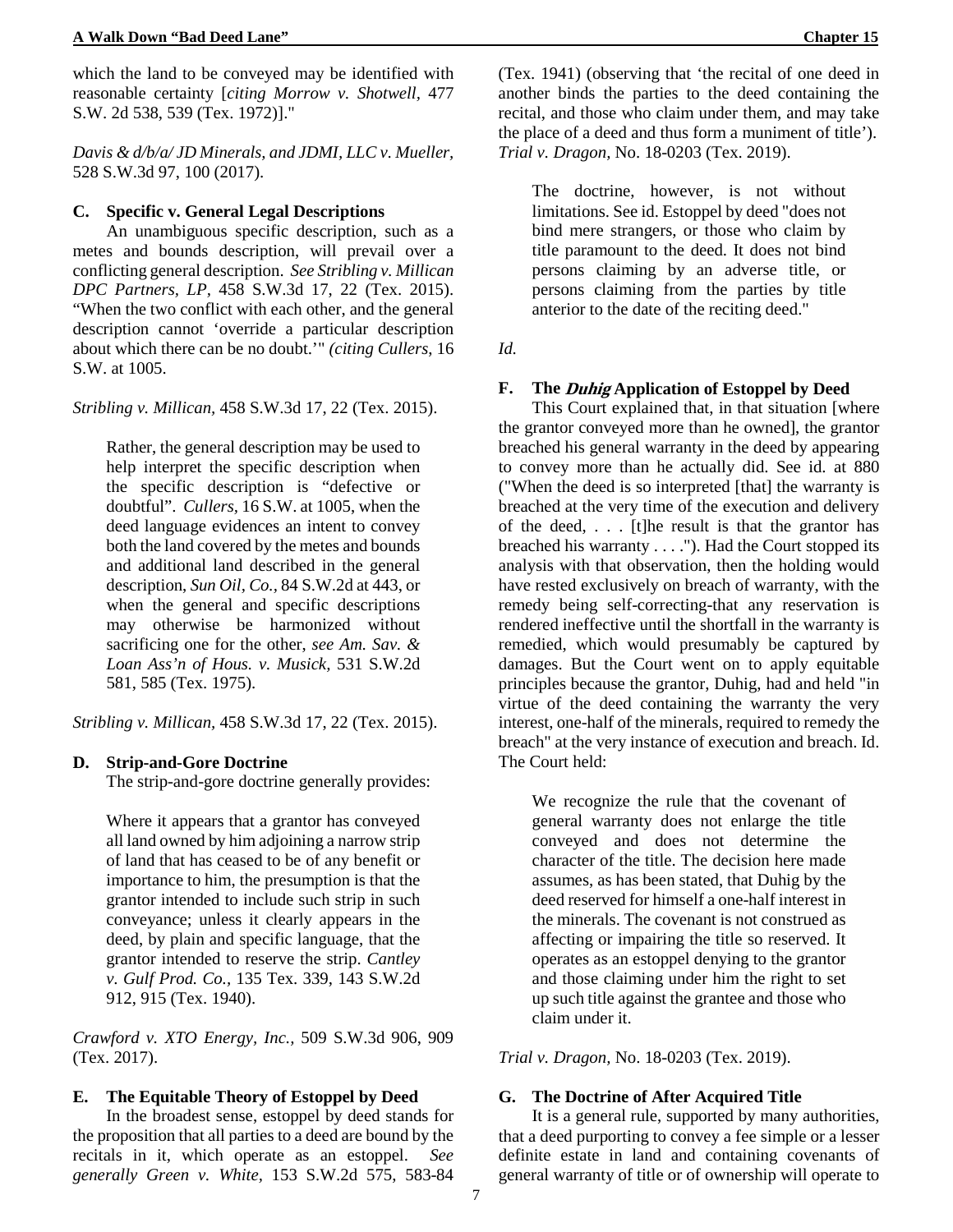estop the grantor from asserting an after-acquired title or interest in the land, or the estate which the deed purports to convey, as against the grantee and those claiming under him. Id. at 880 (citations omitted). *Trial v. Dragon,* No. 18-0203 (Tex. 2019).

### **H. Breach of Warranty**

When a grantor delivers a general warranty deed conveying an interest in property that the grantor does not own, the grantor breaches its warranty of title and the proper remedy is damages. $11$ 

*Trial v. Dragon,* No. 18-0203 (Tex. 2019).

#### **I. Mother Hubbard Clause**

A Mother Hubbard clause in a warranty deed will convey to the grantee "small pieces that may have been overlooked or incorrectly described."

*Davis & d/b/a/ JD Minerals, and JDMI, LLC v. Mueller,* 528 S.W.3d 97, 102 (Tex. 2017).

# **J. "SAVES AND EXCEPTS"**

…Although an "exception" can refer to any "mere exclusion from the grant," "reservation" must "always be in favor of and for the benefit of the grantor." *Pich v. Lankford,* 157 Tex. 335, 302 S.W.2d 645, 650 (1957). We will not find "reservations by implication." *Sharp v. Fowler,* 151 Tex. 490, 252 S.W.2d 153, 154 (1952). "A reservation of minerals to be effective must be by clear language." *Id.*

*Perryman v. Spartan Texas Six Capital Partners, Ltd.,*  546 S.W.3d 110, 119 (Tex. 2018).

But as we will explain, the phrase limits the interest the deeds except; it does not purport to limit the interest the deeds convey.

*Perryman v. Spartan Texas Six Capital Partners, Ltd.,*  546 S.W.3d 110, 119 (Tex. 2018)*.*

# **K. Last Antecedent Construction Clause v. Series-Qualifier Canon**

First, the clause's grammatical structure and punctuation indicate that the phrase "which are now owned by Grantor" modifies the term "premises," which

 $\overline{a}$ 

immediately precedes that phrase, and not the term "royalties," which appears much earlier in the clause. *See Sullivan v. Abraham,*488 S.W.3d 294, 297 (Tex. 2016). *Sullivan* involved a statutory provision that requires courts to award "court costs, reasonable attorney's fees, and other expenses incurred in defending against the legal action *as justice and equity may require.*" *See* TEX. CIV. PRAC. & REM. CODE § 27.009(a) (emphasis added). The issue was whether the justice-and equity phrase modified "court costs" and "reasonable attorney's fees," so that the court could award less than the party's reasonable attorney's fees if "justice and equity" required, or only the phrase "other expenses incurred in defending against the legal action." *Sullivan*, 488 S.W.3d at 297. We noted that under the last-antecedent construction canon,[6] the justice-andequity phrase would modify only the award of "other expenses incurred," but under the series-qualifier canon,[7] it would modify all three items listed. *Id.* We concluded that either canon might reasonably apply to the statute, but the absence of a comma after "other expenses" or "legal action" "indicates an intent to limit the justice-and-equity modifier to the last item in the series." *Id*. at 298.

*Perryman v. Spartan Texas Six Capital Partners, Ltd.,*  546 S.W.3d 110, 121 (Tex. 2018).

### **L. "Subject to" Clause**

The words 'subject to,' used in their ordinary sense, mean subordinate to, subservient to or limited by." Kokernot v. Caldwell, 231 S.W.2d 528, 531 (Tex.Civ.App.--Dallas 1950, writ ref'd) (citations and quotation marks omitted). And although the subject-to clause in Bass was tied to the grant and not the warranty, in general, the principal function of a subject-to clause in a deed is to protect a grantor against a claim for breach of warranty when some mineral interest is already outstanding. See Walker v. Foss, 930 S.W.2d 701, 706 (Tex.App.--San Antonio 1996, no writ); Ernest E. Smith, The " Subject To" Clause, 30 Rocky Mtn. Min. L. Inst. § 15.01 (1984); see also Richard W. Hemingway, The Law of Oil and Gas § 9.1 (3d ed. 1991) (collecting cases from multiple jurisdictions to that effect).

*Wenske v. Ealy,* 521 S.W.3d 791, 796 (Tex. 2017).

purchase money as the value of the part to which the title fails bears to the whole premises estimated at the price paid. City of Beaumont v. Moore, supra; Hynes v. Packard, 92 Tex. 44, 45 S.W. 562; 15 Tex.Jur.2d, 'Covenants', Sec. 80. Ragsdale v. Langford, 358 S.W.2d 936 (Tex. Ct. App. 1962)". *Ragsdale v. Langford,* 358 S.W.2d 936, 938 (Tex. Civ. App. —Austin 1962, writ ref'd n.r.e.).

<span id="page-13-0"></span><sup>&</sup>lt;sup>11</sup> "The proper measure of damages for breach of the covenants of seisin and warranty of good title is the consideration paid for the conveyance." *Sun Exploration & Production Co. v. Benton,* 738 S.W.2d 35, 37 (Tex. 1987). "The measure of damages in a suit for breach of warranty is governed by the rule applicable to partial failure of title, that the damages will bear the same proportion to the whole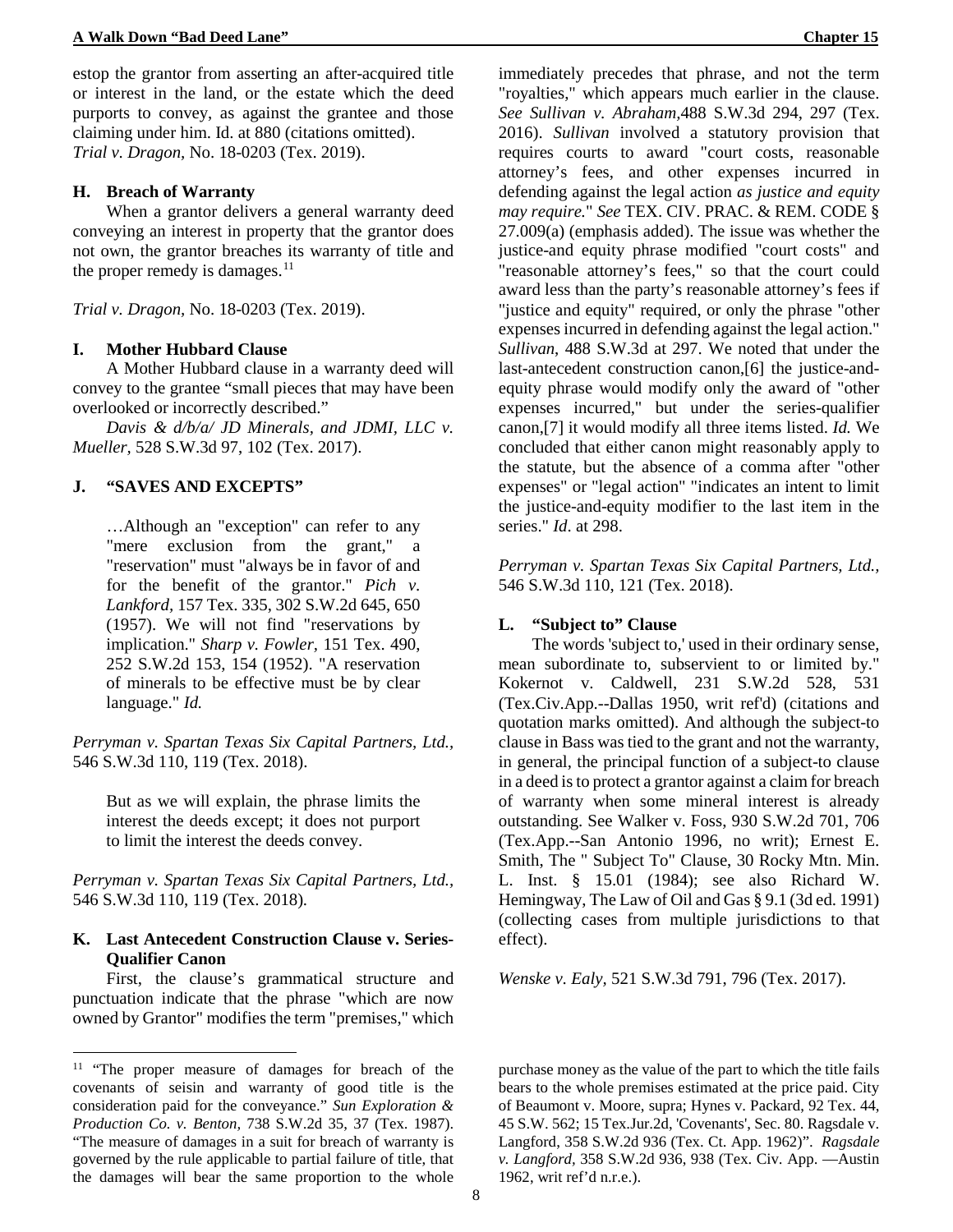#### **M. The Recording Statute and the Discovery Rule**

Today we expressly hold what we have suggested for almost half a century: Plainly obvious and material omissions in an unambiguous deed charge parties with irrebuttable notice for limitations purposes.

Also disputed in this case is whether Property Code section 13.002--" [a]n instrument that is properly recorded in the proper county is . . . notice to all persons of the existence of the instrument" --provides all persons, including the grantor, with notice of the deed's contents as well.[ 3] We hold that it does. Parties to a deed have the opportunity to inspect the deed for mistakes at execution. Because section 13.002 imposes notice of a deed's existence, it would be fanciful to conclude that an injury stemming from a plainly evident mutual mistake in the deed's contents would be inherently undiscoverable when any reasonable person could examine the deed and detect the obvious mistake within the limitations period.

*Cosgrove v. Cade,* 468 S.W. 3d 32 (Tex. 2015).

## **N. Rule Against Perpetuity**

… the Texas Constitution does not define "perpetuities," and without a statute on the subject, the common law on the matter is the law of the state. Trustees of Casa View Assembly of God Church v. Williams, 414 S.W.2d 697, 702 (Tex.Civ.App.-Austin, 1967, no writ); Hunt v. Carroll, 157 S.W.2d 429, 436 (Tex.Civ.App.-Beaumont 1941, writ dism'd); see also 12 B TEX. JUR. 3d Constitutional Law § 17 (2012) ("Constitutional construction is a matter for the courts."). The Rule developed at common law to prevent landowners from using remote contingencies to tie up land title and remove it from commerce indefinitely. See Kettler, 383 S.W.2d at 560.

*Conocophillips Company v. Koopman,* 547 S.W. 3d 858, 872 (Tex. 2018).

#### **III. BAD DEED LANE**

 $\overline{a}$ 

Now for the walk down "Bad Deed Lane".

#### **A. Liability for Grantor's Breach of Warranty**

In *Trial v. Dragon,* No. 18-0203 (Tex. 2019), the Court addressed the issue of whether the grantee in a deed conveying fee simple title with no exceptions now

has ownership of an undivided 1/14th interest claimed by the grantor's heirs.

Grantor conveyed ½ of his 1/7th undivided interest to his wife in 237 acres in Karnes County (the "Karnes County Property") that he owned with his six siblings. Grantor, along with his six siblings, then signed and delivered a deed conveying "all that certain tract of land [the Karnes County Property]" to grantee. Grantor breached his warranty of title upon signing and delivering the second deed.<sup>[12](#page-14-0)</sup> Grantor's two sons acquired the outstanding 1/14th interest from their mother through intestate succession.

Overruling the appellate court's decision, the Texas Supreme Court reached its decision after determining that the following equitable remedies did not apply: (i) the equitable theory of estoppel by deed, (ii) the Court's application of this equitable theory in *Duhig v. Peavy-Moore Lumber Co.,* 135 Tex. 503, 144 S.W.2d 878, 880-81 (1940), and (iii) the doctrine of after-acquired title. The Court held that there was no question that grantor breached the warranty of title.

As [Grantor's] direct heirs, the Trial sons are bound by the general warranty to warrant and forever defend the [Grantee] from adverse claims to the Karnes County Property. The question is whether the Trial sons are liable for damages when they failed to warrant and defend against their own adverse claim to the property-their claim deriving from the interest they inherited from Ruth's [their mother's] separate property-and if so, what the amount of these damages would be. Neither the trial court nor the court of appeals has considered this damages question.

Finding that the Trial's [grantor's] sons' title to the Karnes Property could not be awarded to Dragon [grantee's successor in interest] as a remedy for breach of warranty and that the proper remedy would be monetary damages, the Court reversed and remanded the case to the trial court to determine whether damages are appropriate against the Trial sons. *See Trial v. Dragon,* No. 18-0203 (Tex. 2019).

<span id="page-14-0"></span>In 2008, Grantee, Dragon, approaches the oil and gas operator to pay royalties to Dragon because the Trial's mineral reservation expired. Royalties were paid to Dragon until 2014 when the oil and gas operator determined that Ruth owned 1/14th of the mineral interest "in her own right."

In 2010, Ruth dies intestate, resulting in her two sons, Joseph Trial and Michael Trial, owning 1/28th interest each in the Karnes County Property, including the mineral interest.

Dragon files suit against the Trial sons claiming ownership of the 1/14th interest based upon various causes of action including breach of warranty and estoppel by deed.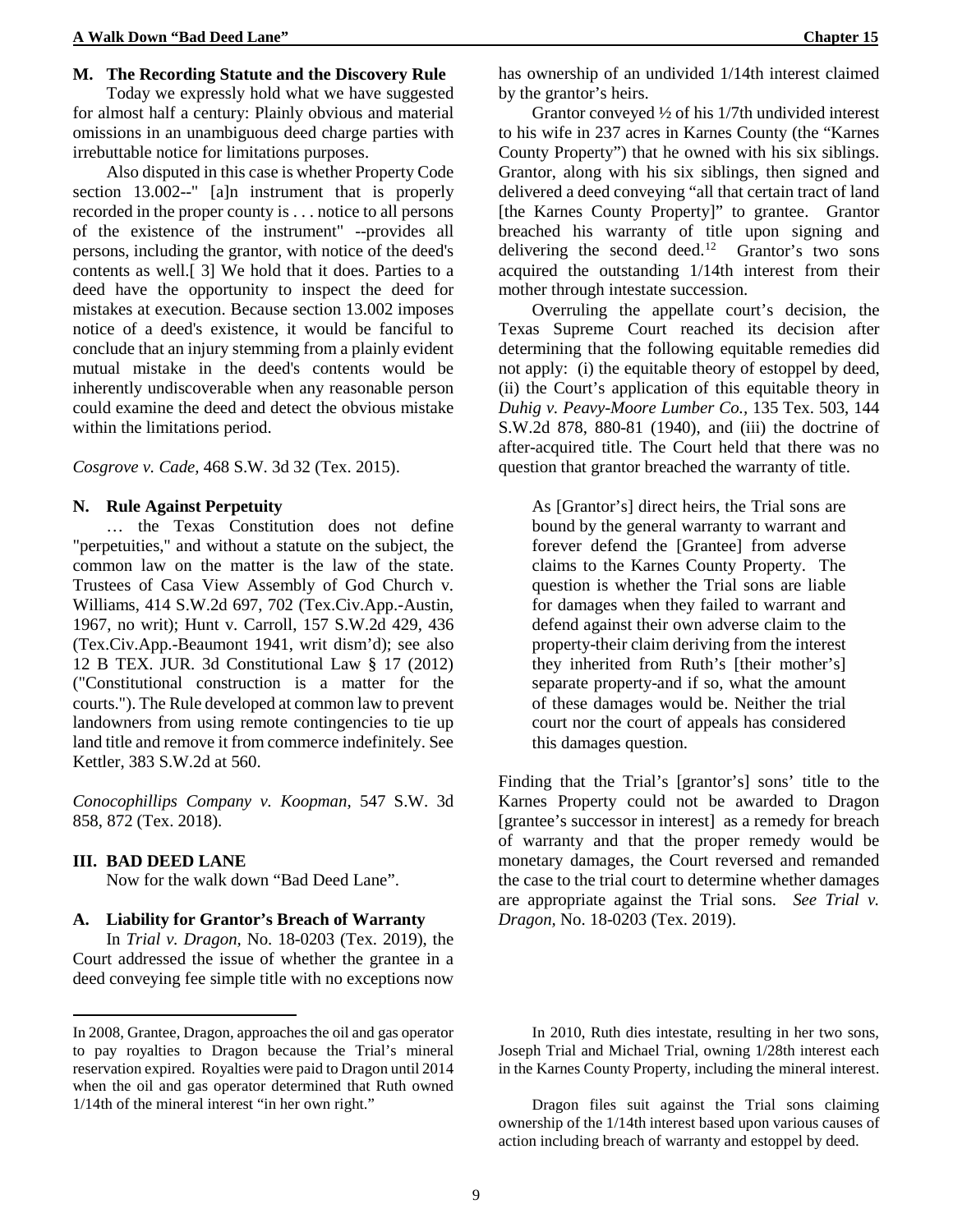## **B. How Does a Single Contract-Interpretation Question Impact Eight Deeds?**

The issue in *Perryman v. Spartan Texas Six Capital Partners, Ltd.,* 546 S.W.3d 110 (Tex. 2018), the Court addressed

… a single contract-interpretation question: What is the function of a clause that "saves and excepts" 1/2 of "all royalties from the production of oil, gas and/or other minerals that may be produced from the above described premises *which are now owned by Grantor* ," when the deed does not disclose that the grantor does not own all of the royalty interests and does not except any other royalty interests from the conveyance?<sup>13</sup>

## *Id*. at 113.

 $\overline{a}$ 

In other words, the issue is whether grantee obtained ½ of all royalties from the minerals produced from the surface estate owned and being conveyed by grantor or ½ of all the royalties from the minerals from the  $\frac{3}{4}$  of all royalties from the minerals owned by grantor.

The deed creating this issue was from a grantor who owned only 34 of the royalties and conveyed to grantee the property same "LESS, SAVE AND EXCEPT" clause that was in grantor's vesting deed which was from a grantor who owned 100% of all the royalty interest.

LESS, SAVE AND EXCEPT an undivided one-half (1/2) of all royalties from the production of oil, gas and/or other minerals that may be produced from the above described premises which are now owned by Grantor. It being understood that all of the rest of my ownership in and to the mineral estate in and under the above described lands is being conveyed hereby.

The deed also included a warranty clause in which grantor agreed to "Warrant and Forever Defend, all and singular the said premises." The deed did not mention that grantor's niece

already owned 1/4 of the royalty interest or expressly except that interest from the grant.

# *Id.* at 113-14.

## 1. **"**Less, save and except"

We do not agree with the parties or the court of appeals that the "less, save and except" clause *reserved* any royalty interest for the grantors. Although an "exception" can refer to any "mere exclusion from the grant," a "reservation" must "always be in favor of and for the benefit of the grantor." *Pich v. Lankford,* 157 Tex. 335, 302 S.W.2d 645, 650 (1957). We will not find "reservations by implication." *Sharp v. Fowler,* 151 Tex. 490, 252 S.W.2d 153, 154 (1952). "A reservation of minerals to be effective must be by clear language." *Id.*

…The sentence makes clear that the grantor conveyed all of the mineral estate except the portion of the royalty interests the prior sentence excepted. But it does not suggest that the exception was actually a reservation unto the grantor. Because the clause creates an exception and not a reservation, the deeds do not purport to both convey and reserve unto the grantors more than the grantors own, so they do not present an over conveyance or breach-of-warranty problem that would require us to consider *Duhig* estoppel. Ultimately, we agree with Spartan and Menser's calculations, but we need not rely on *Duhig* estoppel to get there.

### 546 S.W.3d at 119.

# 2. "Now owned by Grantors"

First, the clause's grammatical structure and punctuation indicate that the phrase "which are now owned by Grantor" modifies the term "premises," which immediately precedes that phrase, and not the term "royalties," which appears much earlier in the clause.<sup>[14](#page-15-1)</sup>

> "court costs" and "reasonable attorney's fees," so that the court could award less than the party's reasonable attorney's fees if "justice and equity" required, or only the phrase "other expenses incurred in defending against the legal action." *Sullivan*, 488 S.W.3d at 297. We noted that under the last-antecedent construction canon,[6] the justice-and-equity phrase would modify only the award of "other expenses incurred," but under the seriesqualifier canon,[7] it would modify all three

<span id="page-15-1"></span><span id="page-15-0"></span><sup>&</sup>lt;sup>13</sup> This complicated dispute involves a chain of eight separate real-property deeds.

<sup>14</sup> *See Sullivan v. Abraham,*488 S.W.3d 294, 297 (Tex. 2016). *Sullivan* involved a statutory provision that requires courts to award "court costs, reasonable attorney's fees, and other expenses incurred in defending against the legal action *as justice and equity may require.*" *See* TEX. CIV. PRAC. & REM. CODE § 27.009(a) (emphasis added). The issue was whether the justice-and equity phrase modified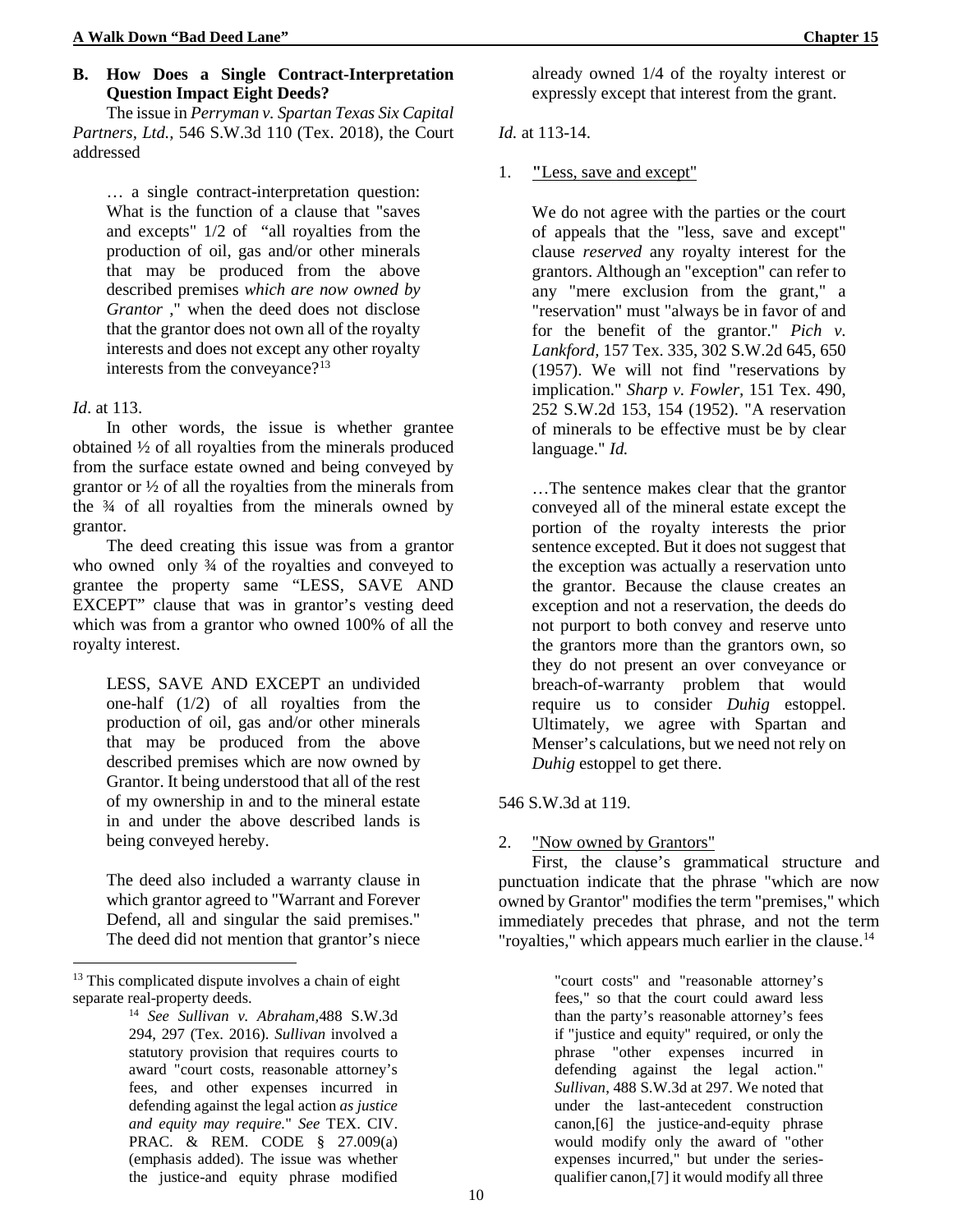"… purported on its face to convey to the grantee all of the interests in the First Tract's surface, minerals, and royalties, "less, save and except" 1/2 of all the royalties from the minerals produced from the "described premises which [were then] owned by Grantor." As a result, the deeds purported to convey 1/2 and except 1/2 of all of the First Tract's royalty interests, not just one half of the royalty interest the grantors then owned. We now turn to the effect of those conveyances and then determine the parties' respective royalty interests.

546 S.W.3d at 124.

This result caused grantee to own ½ of all the royalties from the minerals from the premises and not just  $\frac{1}{2}$  of the  $\frac{3}{4}$  royalties owned by grantor [or 3/8th of all the royalties from the minerals]. Since this deed was the third deed in the chain of 8 deeds, this result impacted all the grantee's royalty interest in the remaining 5 deeds.

*Id.*

 $\overline{a}$ 

# **C. The Application of the Common Law Rule Against Perpetuities to a Grantee's Future Interest in the Grantor's NPRI**

In *Conocophillips Company v. Koopman,* 547 S.W. 3d 858 (Tex. 2018), the Court addressed the issue of whether the common law rule against perpetuities invalidates a grantee's future interest in the grantor's reserved non-participating royalty interest.

> items listed. *Id.* We concluded that either canon might reasonably apply to the statute, but the absence of a comma after "other expenses" or "legal action" "indicates an intent to limit the justice-and-equity modifier to the last item in the series." *Id*. at 298.

…

Although the last-antecedent doctrine is "neither controlling nor inflexible," *City of Corsicana v. Willmann,* 147 Tex. 377, 216 S.W.2d 175, 176 (1949), we conclude that the most reasonable grammatical construction of this deed is that the clause excepts 1/2 of all royalties from the minerals produced from the "*premises* 

# RESERVATIONS FROM AND EXCEPTIONS TO CONVEYANCE AND WARRANTY:

There is EXCEPTED from this conveyance and RESERVED to the Grantor and her heirs and assigns for the term hereinafter set forth one-half  $(\frac{1}{2})$  of the royalties from the production of oil, gas ... and all other minerals ... which reserved royalty interest is a nonparticipating interest and is reserved for the limited term of 15 years from the date of this Deed and as long thereafter as there is production in paying or commercial quantities of oil, gas, or said other minerals from said land or lands pooled therewith. If at the expiration of 15 years from the date of this Deed, oil, gas, or said other minerals are not being produced or mined from said land ... this reserved royalty interest shall be null and void and the Grantor's rights in such reserved royalty shall terminate. It is expressly understood, however, that if any oil, gas, or mineral or mining lease covering said land ... is maintained in force and effect by payment of shut-in royalties or any other similar payments made to the lessors or royalty holder in lieu of actual production while there is located on the lease or land pooled therewith a well or mine capable of producing oil, gas, or other minerals in paying or commercial quantities but shut-in for lack of market or any other reason, then ... it will be considered that production in paying or commercial quantities is being obtained from the land herein conveyed.

*Id.*at 862-63.

which are now owned by Grantor." (Emphasis added.) And since each of the grantors owned all of the premises described in each deed, the clause excepted 1/2 of all the royalties produced from those premises. *See, e.g.*, *In re C.J.N.-S.,* No. 16- 0909, 540 S.W.3d 589, 590-92 (Tex. 2018) (applying last-antecedent doctrine to statute that grants standing to "a parent of the child or another person having physical custody or guardianship of the child under a court order," and holding that phrase "under a court order" does not modify the phrase "a parent of the child").

546 S.W.3d at 121.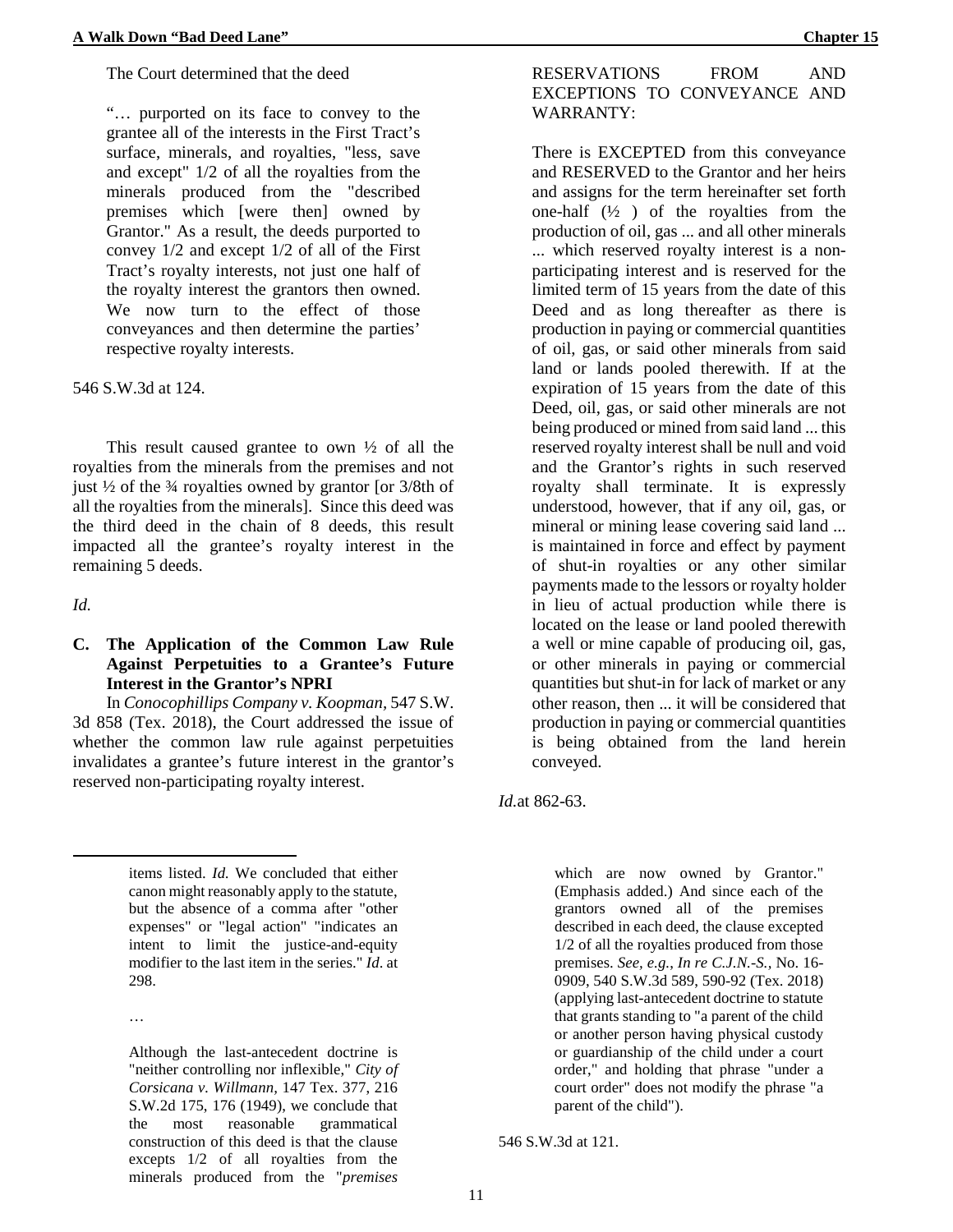For the reasons stated above, it is appropriate to hold that in this oil and gas context, where a defeasible term interest is created by reservation, leaving an executory interest that is certain to vest in an ascertainable grantee, the Rule does not invalidate the grantee's future interest.

*Id.*at 872.

**.** 

# **D. Can a Mother Hubbard Clause Negate a General Granting Clause?**

In *Davis & d/b/a/ JD Minerals, and JDMI, LLC v. Mueller,* 528 S.W.3d 97 (Tex. 2017), the Court addressed the issue of whether the granting clause is ambiguous because it purports to convey all of the grantor's interest in the county—a large amount of property—although located in the same paragraph as the Mother Hubbard clause, a catch-all for small, overlooked interests.[15](#page-17-0)

Mueller argues that the 1991 deeds are ambiguous because the general granting clause is in the same paragraph as the Mother Hubbard clause. A Mother Hubbard clause is not effective to convey a significant property interest not adequately described in the deed.[*see Jones v. Colle,* 727 S.W.2d 262, 263 (Tex. 1987)] The proximity shows, Mueller contends, that the general grant was only of all small pieces of the specifically described tracts in Harrison County, not of other tracts. But if that were true, the general grant would accomplish nothing; the Mother Hubbard clause itself covers small pieces that may have been overlooked or incorrectly described. The general grant's conveyance of " all of the mineral, royalty, and overriding royalty interest owned by Grantor in Harrison County, whether or not same is herein above correctly described" could not be clearer. All means all.

*Davis & d/b/a/ JD Minerals, and JDMI, LLC v. Mueller,*  528 S.W.3d 97, 102 (Tex. 2017).

# **E. Can the "Common Law Strip-and-Gore Doctrine" Transfer a Mineral Interest?**

In *Crawford v. XTO Energy, Inc.*, 509 S.W.3d 906 (Tex. 2017), the Court addressed the issue was whether the adjacent landowners had to be joined by plaintiff pursuant to Texas Rule of Civil Procedure 39 as ordered by the trial court, the answer involved an analysis of the underlying controversy based upon the "common law strip-and-gore doctrine."

Grantor, Mary, owned 146 acres of land in Tarrant County, Texas. In 1964, Mary conveyed the surface estate of 8.235 acres in fee to Texas Electric Service Company, expressly reserving the oil and gas under the tract ("Crawford Tract"), In 1987, Mary conveyed the property north and south of the Crawford Tract without reserving the minerals. Much of that property was subsequently subdivided into residential lots.

In 2007, Mary executed an oil and gas lease (Crawford Lease) on the Crawford Tract with XTO Energy, Inc.'s predecessor in interest, which included a royalty payment on gas and casinghead gas from the leased premises. Mary died in November 2007 and her son, Richard, inherited her estate. In 2009, Richard executed and recorded a ratification of the Crawford lease. In 2010, when XTO drilled a well and began producing, it obtained a title run and concluded that the share of royalties from the Crawford Tract belonged to the forty-four adjacent landowners pursuant to the common law strip-and-gore doctrine.

The strip-and-gore doctrine generally provides: Where it appears that a grantor has conveyed all land owned by him adjoining a narrow strip of land that has ceased to be of any benefit or importance to him, the presumption is that the grantor intended to include such strip in such conveyance; unless it clearly appears in the deed, by plain and

contiguous with the lands specifically described above and owned or claimed by Grantors. If the description above proves incorrect in any respect or does not include these adjacent or contiguous lands, Grantor shall, without additional consideration, execute, acknowledge, and deliver to Grant[ee], its successors and assigns, such instruments as are useful or necessary to correct the description and evidence such correction in the appropriate public records. Grantor hereby conveys to Grantee all of the mineral, royalty, and overriding royalty interest owned by Grantor in Harrison County, whether or not same is herein above correctly described.

<span id="page-17-0"></span><sup>&</sup>lt;sup>15</sup> The Court described the deed as setting out a list of tracts followed by:

Grantor agrees to execute any supplemental instrument requested by Grantor for a more complete or accurate description of said land.

A three-sentence paragraph after the sentence just quoted contained a twosentence Mother Hubbard clause and a general granting clause:

The "Lands" subject to this deed also include all strips, gores, roadways, water bottoms and other lands adjacent to or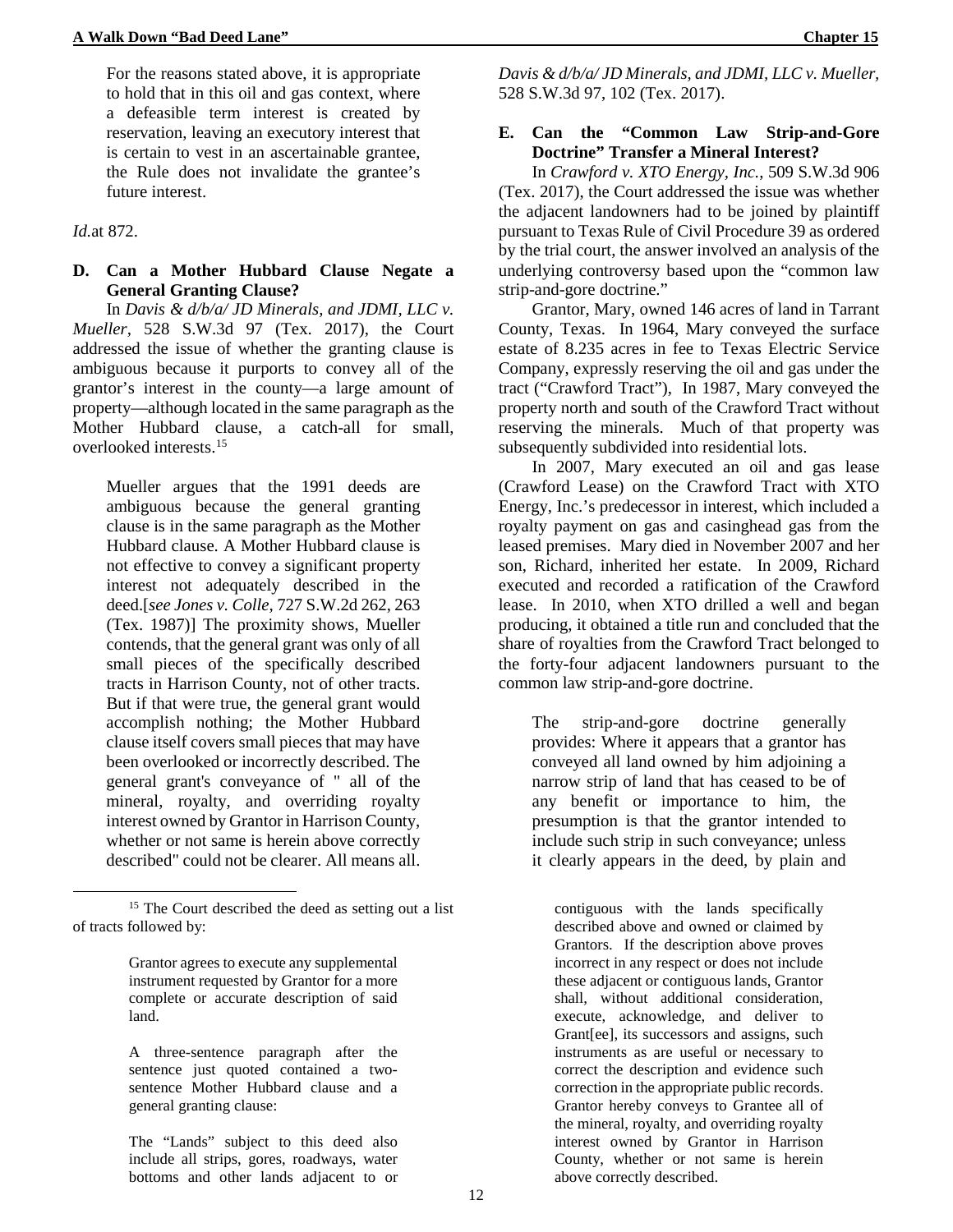specific language, that the grantor intended to reserve the strip. *Cantley v. Gulf Prod. Co.*, 135 Tex. 339, 143 S.W.2d 912, 915 (Tex. 1940). The title opinion led XTO to take the position that the Crawford-tract minerals were included in the 1984 conveyance because the deed contained no language reserving them.

*Crawford v. XTO Energy, Inc.,* 509 S.W.3d 906, 909 (Tex. 2017).

The case was dismissed because the trial court determined that Plaintiff, Lessor, had to join in the 44 adjacent landowners, and the appellate court affirmed.

The Supreme Court held:

Rule 39(a) requires joinder of certain persons who " claim [] an interest relating to the subject of the action." The adjacent landowners do not claim an interest relating to the Crawford-tract minerals that are the subject of Crawford's suit against XTO. Accordingly, the trial court abused its discretion in holding that the adjacent landowners are necessary parties under Rule 39 and in dismissing Crawford's suit for his failure to join them. We reverse the court of appeals' judgment and remand the case to the trial court for further proceedings consistent with this opinion.

509 S.W.3d at 914.

**.** 

# **F. What Is the Effect of a "Subject To" Provision Referencing a 1/8 NPRI placed in the "Exception to Conveyance and Warranty Clause" on Grantor's and Grantee's Mineral Interest?**

In *Wenske v. Ealy,* 521 S.W.3d 791 (Tex. 2017), the Court addressed the issue of whether the existing 1/8 NPRI applies to the entire mineral estate where the deed reserved 5/8's mineral estate to grantor and made the mineral estate conveyed to grantee subject to an outstanding 1/8 NPRI.<sup>[16](#page-18-0)</sup>

In 1988, Benedict and Elizabeth Wenske purchased a 55-acre mineral estate from Marian Vyvjala, Margie Novak, and others. From that 55-acre conveyance, Vyvjala and Novak each reserved a 1/8th NPRI, resulting in a combined 1/4th NPRI over all of the oil, gas, and other minerals produced from the property for a period of 25 years (Vyvjala NPRI).

In 2003, the Wenskes sold the property to Steve and Deborah Ealy by warranty deed. The deed purported to grant all of the surface estate to the Ealys and, by operation of a reservation, effectively divided the mineral estate between the parties: 3/8ths reserved to the Wenskes and 5/8ths conveyed to the Ealys. The relevant parts of the deed are:

Reservations from Conveyance:

For Grantor and Grantor's heirs, successors, and assigns forever, a reservation of an undivided3/8ths of all oil, gas, and other minerals in and under and that may be produced from the Property. If the mineral estate is subject to existing production or an existing lease, the production, the lease, and the benefits from it are allocated in proportion to ownership in the mineral estate.

Exceptions to Conveyance and Warranty: . . . Undivided one-fourth (1/4) interest in all of the oil, gas and other minerals in and under the herein described property, reserved by Marian Vyvjala, et al for a term of twenty-five (25) years in instrument recorded in Volume 400, Page 590 of the Deed Records of Lavaca County, Texas, together with all rights, express or implied, in and to the property herein described arising out of or connected with said interest and reservation, reference to which instrument is here made for all purposes.

# *Id.* at 793.

This deed (1) granted the minerals to the Ealys, (2) reserved 3/8ths of the minerals to the Wenskes, and (3) put the Ealys on notice that the entirety of the minerals are subject to the outstanding 1/4th Vyvjala NPRI to avoid a warranty claim. Giving the words of this deed their plain meaning, reading it in its entirety, and harmonizing all of its parts, we cannot construe it to say that the parties intended the Ealys' interest to be the sole interest subject to the NPRI. " [A] careful and detailed examination of the document in its entirety" leads us to conclude that the only reasonable reading of the deed results in the Wenskes and Ealys bearing the Vyvjala NPRI burden in shares proportionate to their fractional interests in the minerals. See Hysaw, 483 S.W.3d at 16.

To be clear, we do not hold that all conveyances of a fractional mineral interest subject to an outstanding

<span id="page-18-0"></span><sup>16</sup> *See* Burney, L., *The Texas Supreme Court's Evolving Mineral-Deed Jurisprudence in the Shale Era: The Implications of Wenske v. Ealy,* State Bar of Texas Oil, Gas & Mineral Title Examination, 2018 (provides an outstanding

analysis of the Court's decision in *Wenske v. Ealy,* and the Texas courts "robust body of law regarding the interpretation of mineral and royalty deeds").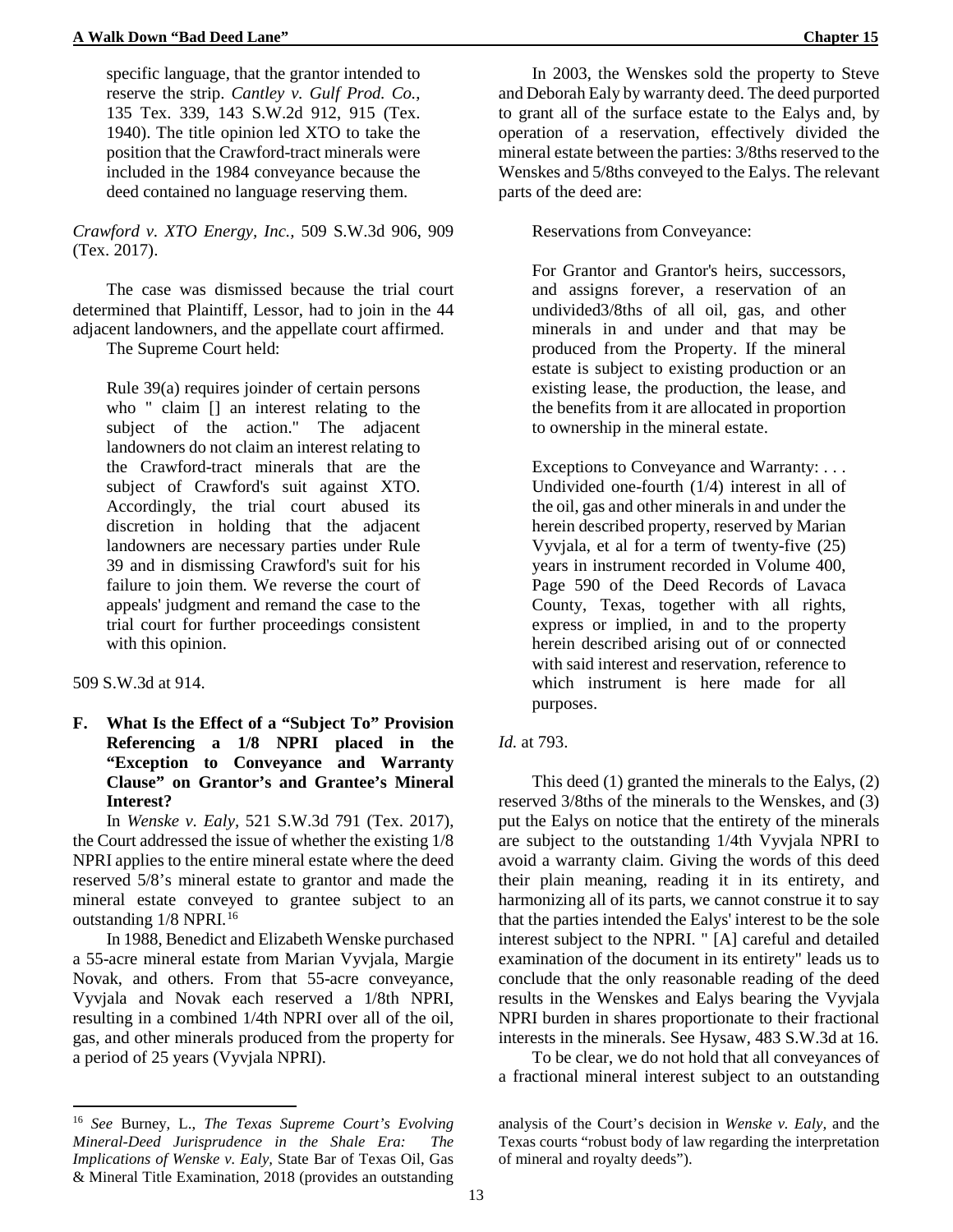NPRI will, by default, result in the various fractionalinterest owners being proportionately responsible for satisfying the NPRI. Analytically, our holding is just the opposite. In construing an unambiguous deed, the parties' intent--determined by a careful and detailed examination of the document in its entirety--is paramount. Rigid, mechanical, arbitrary, and arcane rules, which at one time offered certainty at the expense of effectuating intent, are relics of a bygone era. We disfavor their use.

Yet we are acutely aware that parties who draft agreements rely on the principles and definitions pronounced by this Court. They rightly depend on us for continuity and predictability in the law, especially in the oil-and-gas field. See Averyt, 717 S.W.2d at 895; Davis v. Davis, 521 S.W.2d 603, 608 (Tex. 1975). Our decision today does not vitiate the established background principles of oil-and-gas law nor does it open for debate the meaning of clearly defined terms in every deed dispute. See, e.g., Moser v. U.S. Steel Corp., 676 S.W.2d 99, 102 (Tex. 1984) (defining, definitively, " minerals" ); Clifton v. Koontz, 160 Tex. 82, 325 S.W.2d 684, 690-91 (Tex. 1959) (defining the standard for " production" and " production in paying quantities" ). Giving effect to the parties' intent advances the principle of certainty under the law. Few things can promote continuity and predictability more than clear expressions of intent within an instrument.

The deed here is not a model of clarity. But, read in its entirety, we see only one reasonable interpretation of its words. Today we give effect to those words. Going forward, drafters of deeds should endeavor to plainly express the contracting parties' intent within the four corners of the instrument they execute. And courts should favor ascertaining and giving effect to that intent over employing arcane rules of construction. Although the court of appeals did not take this route, it nonetheless reached the correct result. Therefore, we affirm its judgment.

521 S.W. 3d at 798-99.

# **G. Specific v. General Legal Descriptions**

In *Stribling v. Millican DPC Partners, LP,* 458 S.W.3d 17 (Tex. 2015), the Court addressed the issue of whether the metes and bounds description in a deed control when it conflicts with a general description in the deed. The parties disputed the ownership of a 34.28 acre tract based upon two deeds.

The 1945 Deed, which conveyed 202 acres, described by metes and bounds, included the 34.28-acre tract within the metes and bounds description.

The 1973 Deed, which conveyed 4,942.75 acres and involved a number of tracts of land, which (i) listed 9 parcels, one of which was a reference to the 202 acres as described in the 1945 Deed, and (ii) a metes and bounds description which did not include the 34.28 acres.

# The Court held:

Here, the metes-and-bounds description is not " defective or doubtful." Mere inconsistencies between the metes and bounds and the general description do not themselves render the metes and bounds doubtful. Otherwise, an unambiguous metes-and-bounds description would never, on its own, control despite an inconsistent general description. In this case, the metes and bounds in the 1973 Deed cannot be harmonized with the general description. The two conflict with each other, and the general description cannot " override a particular description about which there can be no doubt." *Cullers*, 16 S.W. at 1005.

*Stribling v. Millican DPC Partners, LP,* 458 S.W.3d 17, 22 (Tex. 2015).

# **H. When Are Parties to an Unambiguous Deed Charged with Irrebuttable Notice for Limitations Purposes?**

In *Cosgrove v. Cade,* 468 S.W.3d 32 (Tex. 2015), the Court addressed the issue of whether a grantor can seek reformation of a deed by asserting that it had no knowledge of the omitted material term until after the expiration of the four year statute of limitations.

Reversing the judgment of the court of appeals and ruling for B, the purchaser of the property and grantee under the mistaken deed, the Texas Supreme Court stated:

Today we expressly hold what we have suggested for almost half a century: Plainly obvious and material omissions in an unambiguous deed charge parties with irrebuttable notice for limitations purposes. [*See McClung v. Lawrence,* 430 S.W.2d 179, 181 (Tex.1968)] Also disputed in this case is whether Property Code section 13.002—"[a]n instrument that is properly recorded in the proper county is ... notice to all persons of the existence of the instrument"—provides all persons, including the grantor, with notice of the deed's contents as well .[Tex. Prop. Code § 13.002.] We hold that it does. Parties to a deed have the opportunity to inspect the deed for mistakes at execution. Because section 13.002 imposes notice of a deed's existence, it would be fanciful to conclude that an injury stemming from a plainly evident mutual mistake in the deed's contents would be inherently undiscoverable when any